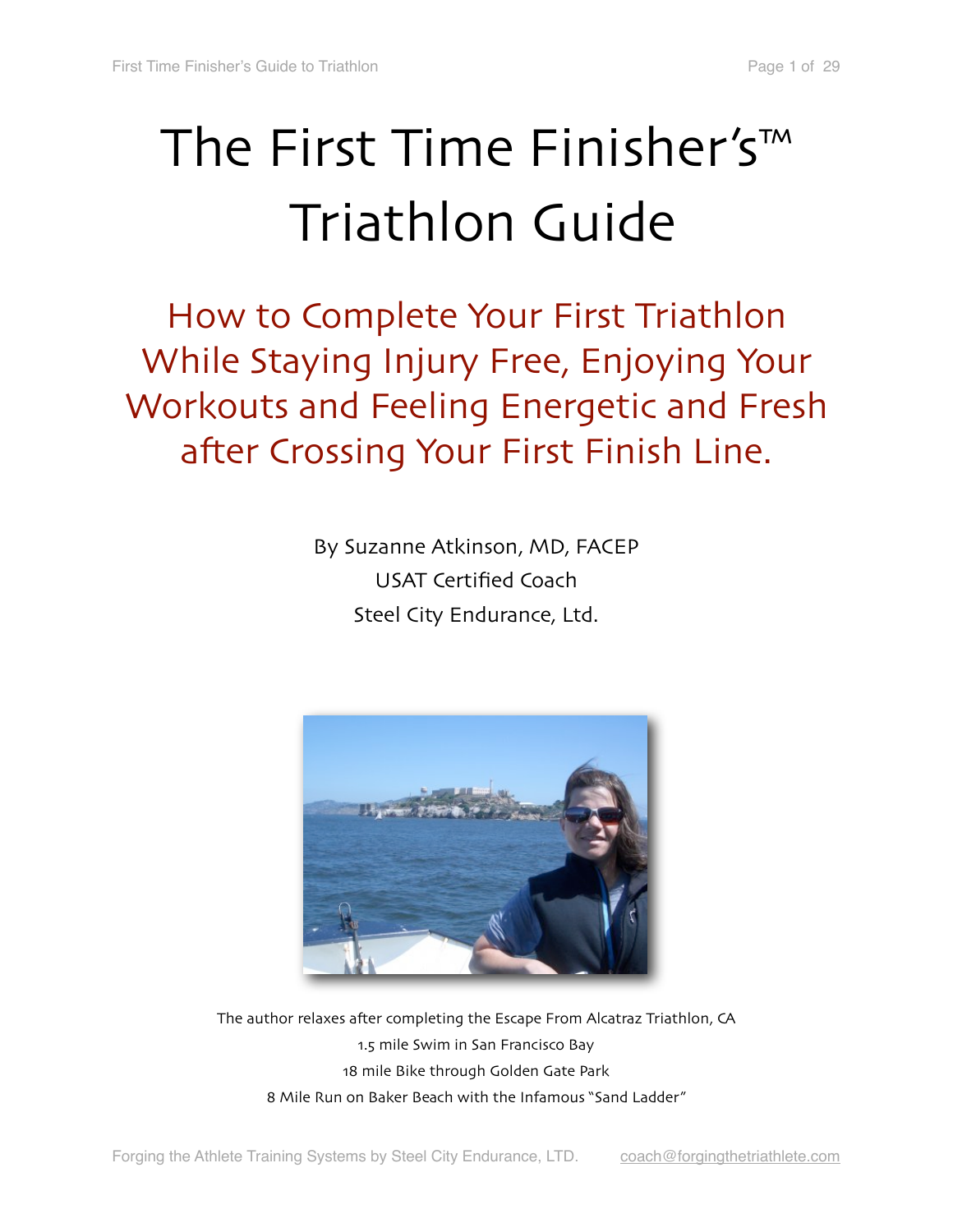## **Welcome to the First Time Finisher's ™ Triathlon Guide!**

This FREE guide you are about to read was created from questions from women and men just like you--those who are planning to complete their first triathlon. Before you let me help you enjoy that thrill of crossing the finish line for the first time, here are three simple things you need to know:

- 1. Everyone has questions about how to complete their first triathlon
- 2. Everyone has doubts about whether they are doing the right type of training
- 3. Anyone can complete their first triathlon with the right coaching and guidance

To help you complete your journey, i've put together this introductory guide, and hope that you will consider making the investment in my complete "First Time Finishers Plan" ™ for helping you get across that finish line.

This guide was created from actual questions (and answers) that I've received when doing lectures and clinics teaching people how to complete their first triathlon. You'll find that many of your own questions are already answered or addressed right here, and if not, I will show you where to go to get more information about how to become a First Time Finisher <sup>™</sup>

#### **About the Author**

#### **aka Why You Should Bother Listening to Me**



My name is Suzanne Atkinson, MD, and I am a USA Triathlon and USA Cycling Certified Coach as well as Emergency Room Doctor. Triathlon became a passion of mine as I looked for a way to introduce cross training into my fitness lifestyle after finishing medical school and going into my Emergency Medicine Residency. I completed my first formal triathlon during my internship in 2002 and started coaching triathletes in 2006.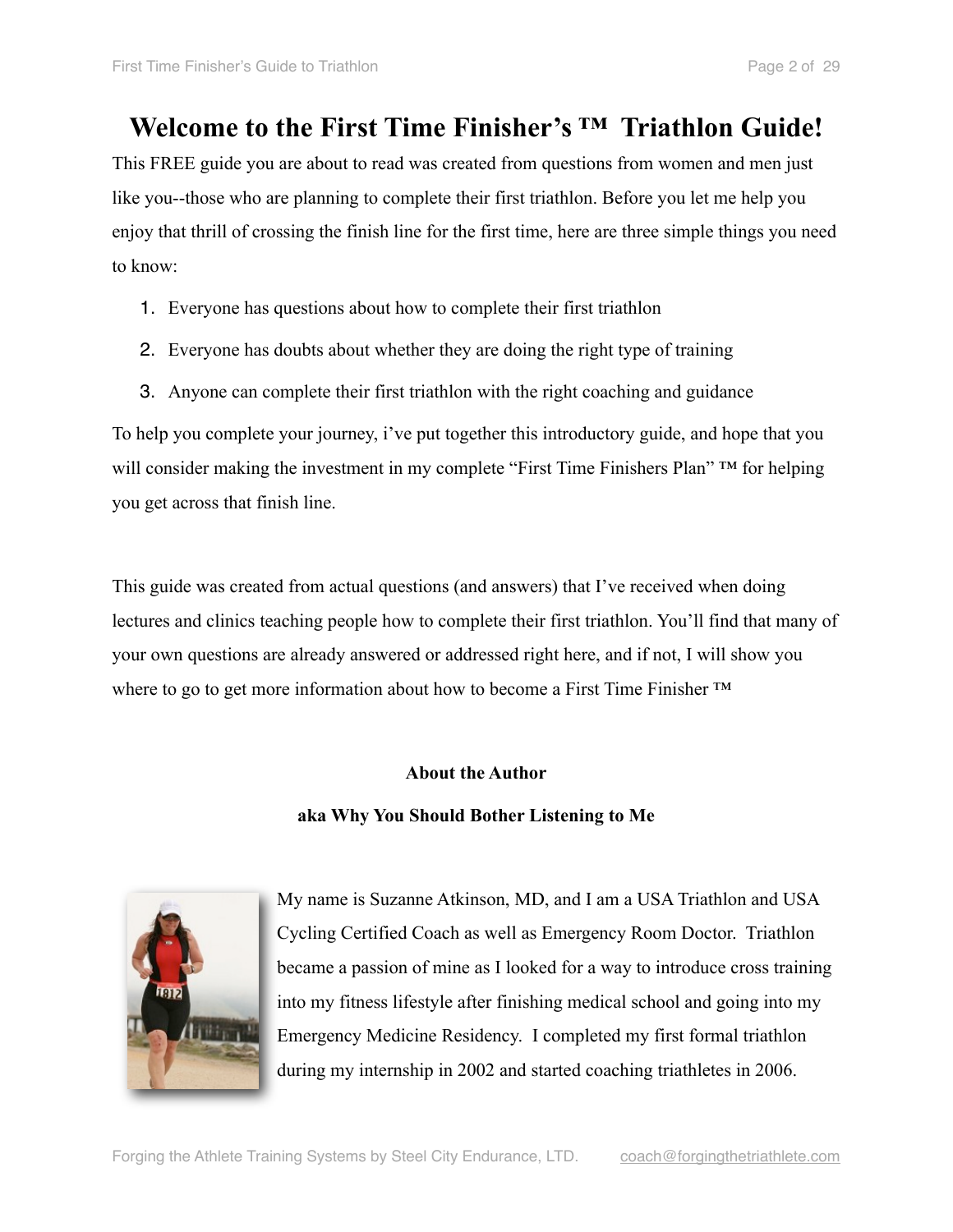Since then I've coached dozens of athletes through their first competitive triathlons and bike races, and firmly believe that if you WANT to finish your first triathlon, you CAN and WILL. Many people, however, don't know how or where to start. I receive dozen's of emails with questions about training and coaching and simply can't answer every single one of them in as much detail as I would like. I never thought that there would be this many people looking for the information I was already teaching and sharing with my athletes.

Since graduating college I've been teaching and coaching people and helping them accomplish goals they once thought were unreachable. I started with Outward Bound School teaching wilderness expedition skills to teenagers and young adults, taught Rock Climbing and Kayaking Classes to groups like Breast Cancer Survivors and Vietnam Veterans, and now as a physician and coach, I get to help people create and follow training plans to reach their personal and competitive goals in cycling and triathlon.

I find such incredible gratification by helping athletes and soon-to-be-athletes that I want to help you as well. This free eBook is guaranteed to get you started training on the right foot so that you know you are spending your time doing the right type of training.

I know that you'll have many questions about this book and about finishing your first triathlon. Feel free to send me your questions to [coach@forgingthetriathlete.com](mailto:coach@forgingthetriathlete.com) I read every single email that I get, but can't always reply...what I CAN do however, is answer commonly asked questions on my website as well as through my newsletter Forging the Athlete (your are automatically subscribed to it when you downloaded this guide).

I also do a limited number of free 15 minute, recorded phone consultations which helps me understand your needs better. Everything I learn from you goes back into creating more helpful information for other triathletes soon to follow in your shoes. I am certain that I can help you plan and complete your first triathlon, regardless of where you are doing it!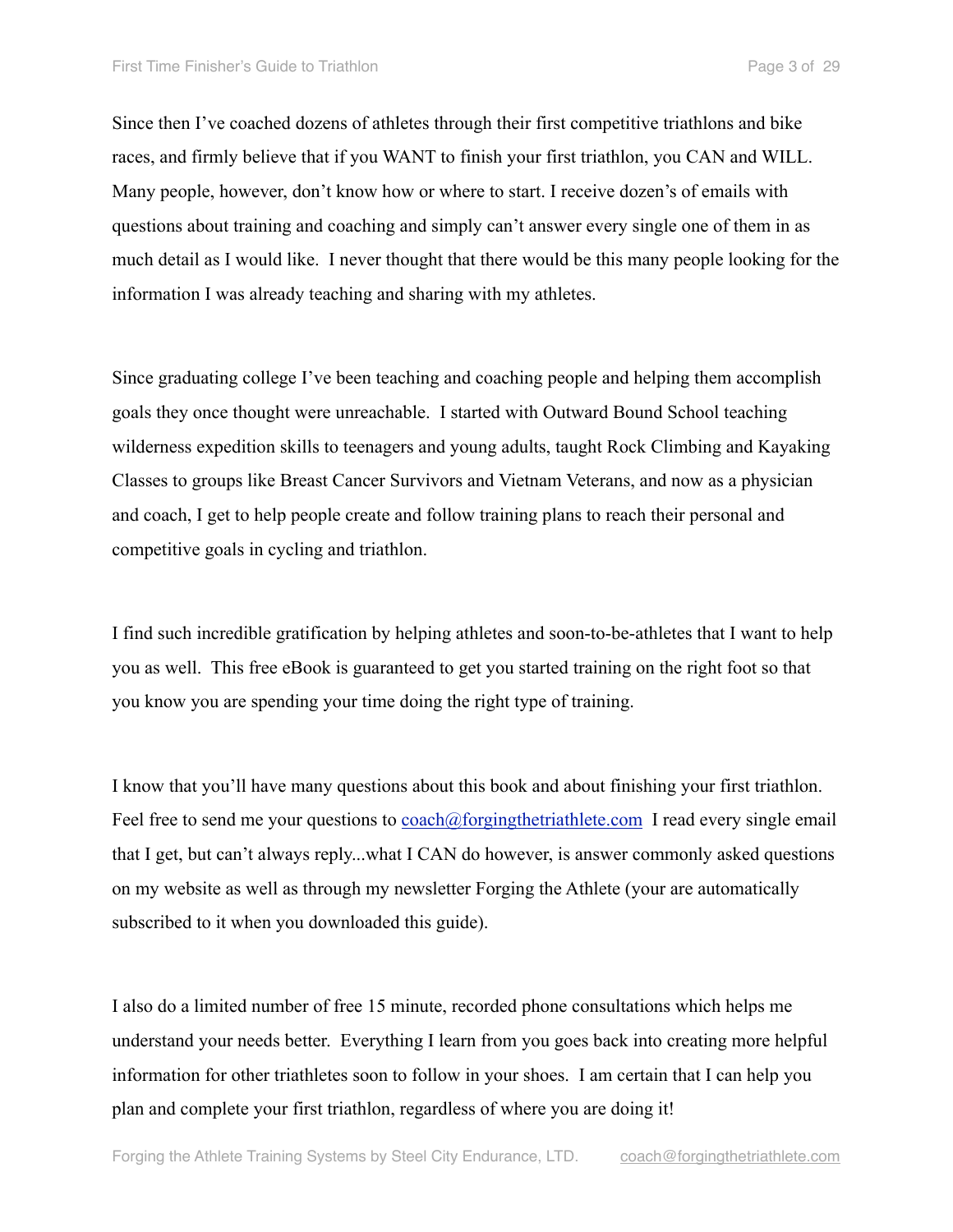Just as I've helped dozens of other people complete their first triathlon, I'd like to be a part of your experience as you train and race your first triathlon and become a First Time Finisher ™. As we progress in our journey, I want you to keep just one thing in mind...the most important thing I learned during my years at Outward Bound...*we are capable of more than we think we are*.

Let me say that one more time, because it's vital that you and I agree on this:

## **We are capable of more than we think we are.**

(This means you!)



**Successful First Time Finisher™ of IronMan Florida and his gal pals.**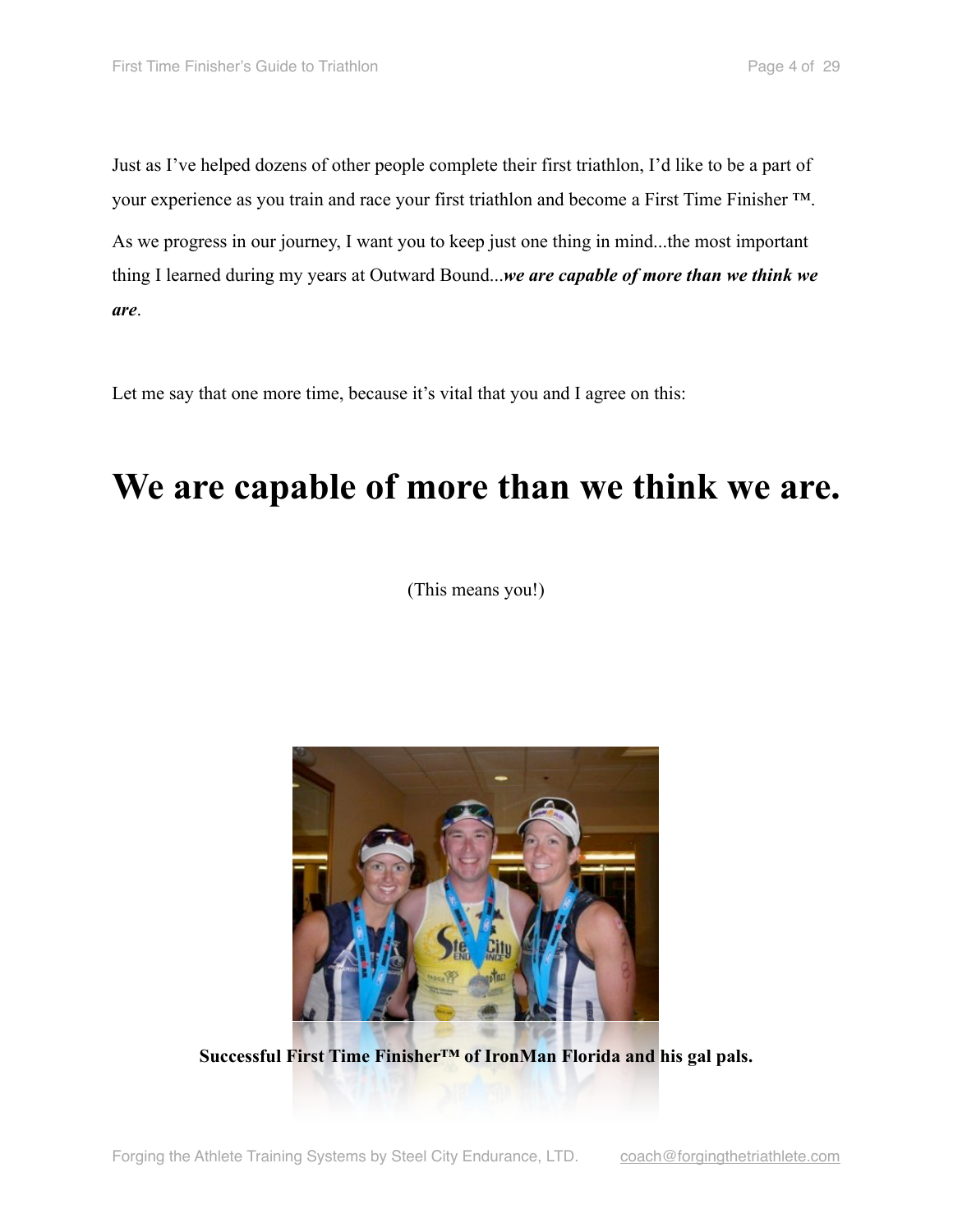## **First Time Finisher's Triathlon Guide**

### *Leave all the afternoon for exercise and recreation, which are as necessary as reading. I will rather say more necessary because health is worth more than learning.*

#### *Thomas Jefferson*

So you're wondering what it would take to finish your first triathlon. You're wondering if you have the skill, the endurance and the mental effort required to train for a new accomplishment. Well I've got great news for you. If you've even considered it, you've got what it takes! One of my all time favorite athletes that I worked with was an 81 year old man who wanted to complete his first triathlon in the fall.

He had a medical condition that required a pacemaker, so he asked his cardiologist if he thought it was a good idea. His doctor's response was, "You'd better start training!" After speaking with him, let me tell you, he is MOTIVATED! This man wants nothing more than to be able to earn a blue ribbon in his age group in his first triathlon. He has many motivators, one of which includes a mental escape from the stress of caring for his ailing wife.

Your motivators may be different, but the fact that you are reading this book shows that you have an internal drive and motivation to try new and challenging physical activities. The most vital components of being able to train and complete your first triathlon are *motivation and desire!*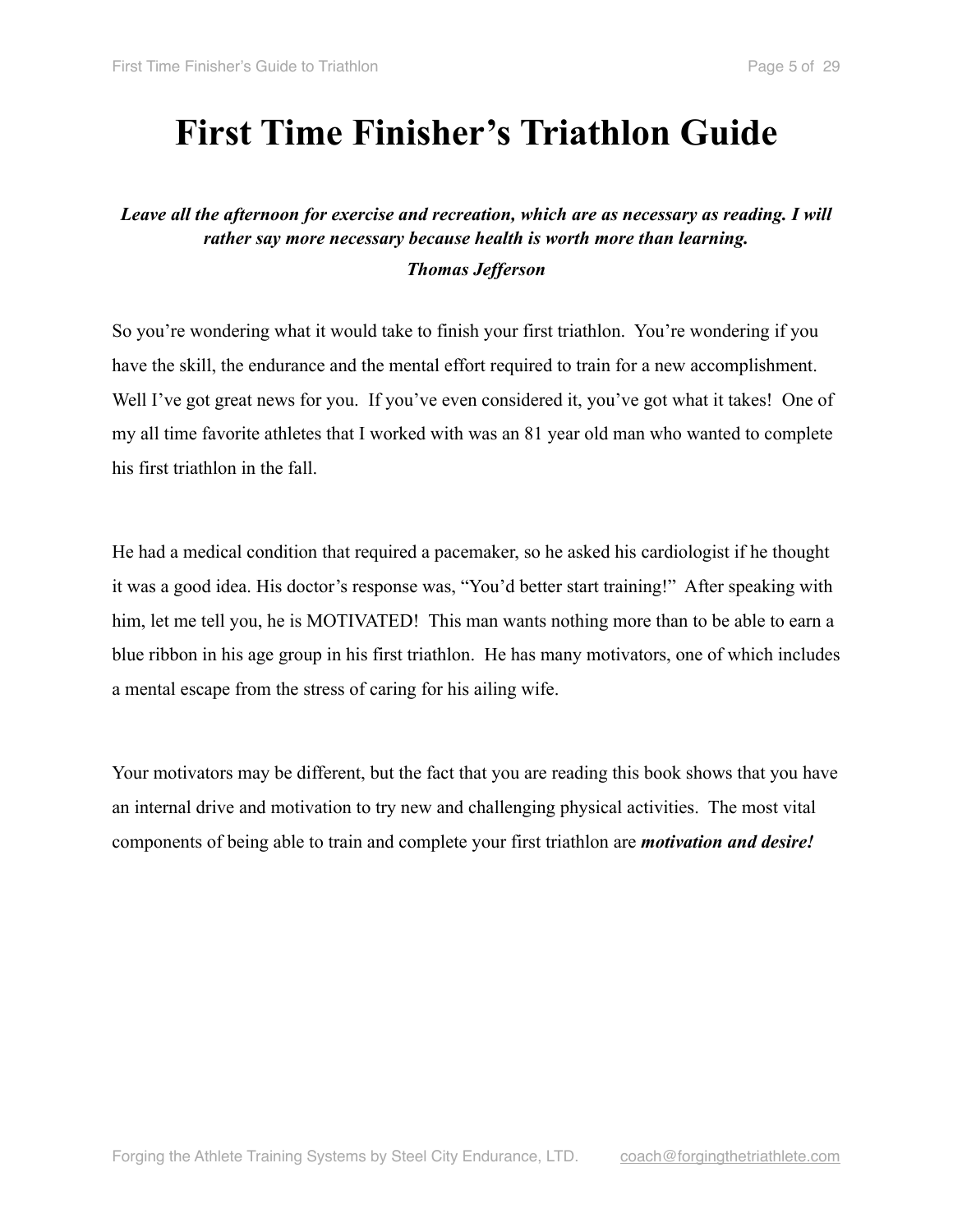### *A champion needs a motivation above and beyond winning. Pat Riley*

The First Time Finisher's Guide to Triathlon will walk you through a three month training plan to complete your first sprint distance triathlon. The sprint distance is the perfect race for your first triathlon and typically consists of a 400 to 800 yard swim, 12-20 mile bike ride and a 3 mile run.

The full 3 month plan can be found in the appendix for you to print out and post somewhere that you can see it everyday. By printing out and following this plan, you are agreeing to the Steel City Endurance, Ltd. waiver and release of liability included in Appendix B.

On the download page for this eBook is a valuable transition diagram, be certain that you download that as well. Just print it out, double sided, cut it in half and you'll have two copies of the diagram.

After you read this guide for the first time, plan backwards from the date of your triathlon so that "Race Day" corresponds to the date of your race. number the weeks on your calendar backwards from "12" (Race week) to "1" (the first week of your plan) in order to set your training calendar. If you have more or less time until your race, I'll be sending out some tips by email on how to plan.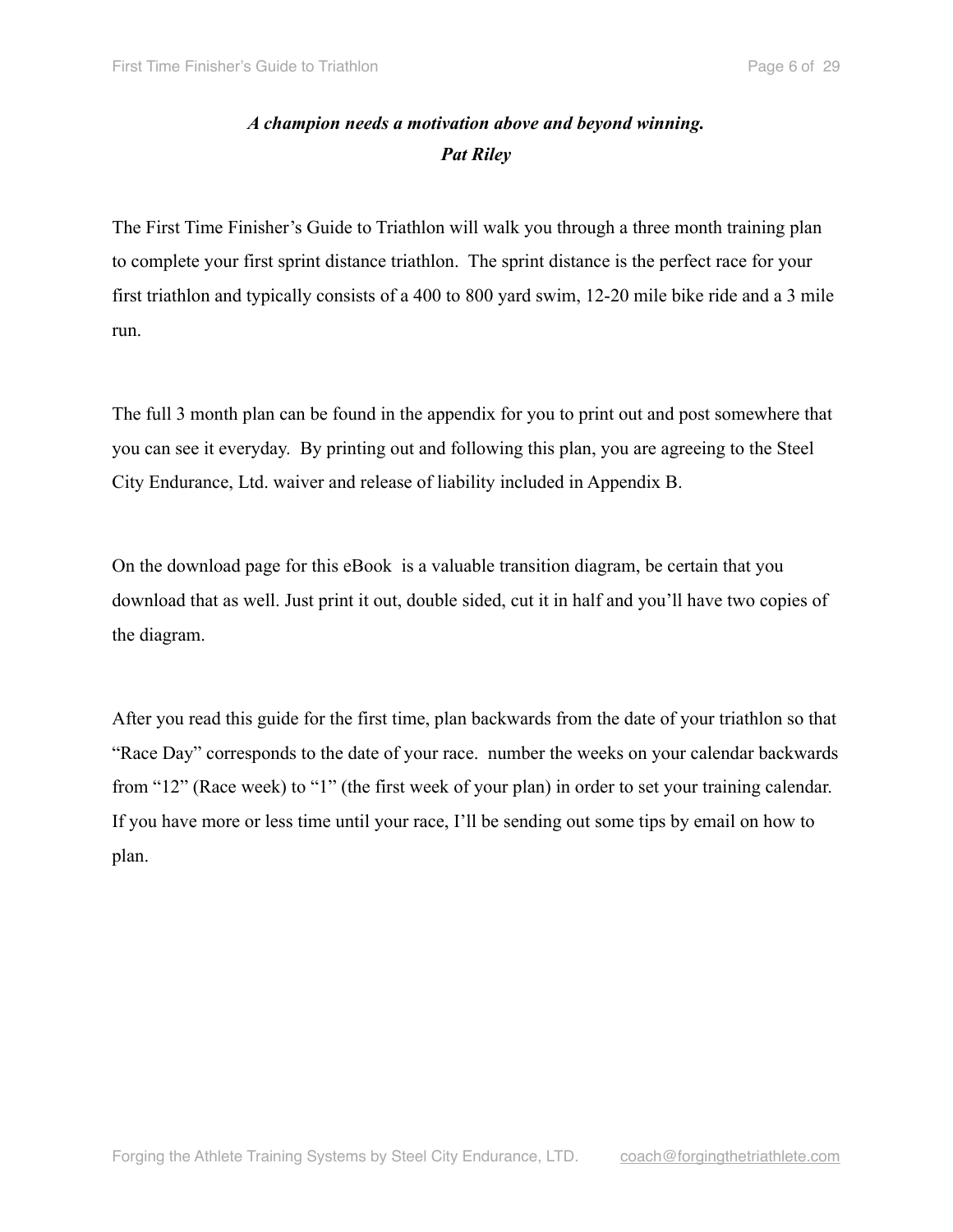## **Equipment - The Right Gear for the First Time Triathlete**

*It matters little how much equipment we use; it matters much that we be masters of all we do use. Sam Abell* 

#### **What kind of equipment does the First Time Finisher need?**

Your first triathlon can be accomplished with a minimum amount of equipment. While it can eventually become an expensive pursuits, as you start to by specialized equipment, most of us already have the equipment we need to train for and complete a triathlon. The following ss a list of the minimum required equipment to complete your first triathlon:

- 1. Swimsuit & goggles
- 2. Running shoes
- 3. Bicycle (the one you currently own) and a helmet.

Let's discuss each of those items separately.

#### **Swimsuit:**

OK, as much fun as it would be, we're just not allowed (in most cases) to swim naked. So you need a swimsuit. For summer races, many people do the entire triathlon in their swim suit, including the bike & run without changing or adding additional clothing. There are a lot of options for what type of clothing to wear once you're done with the swim and we'll discuss that further on.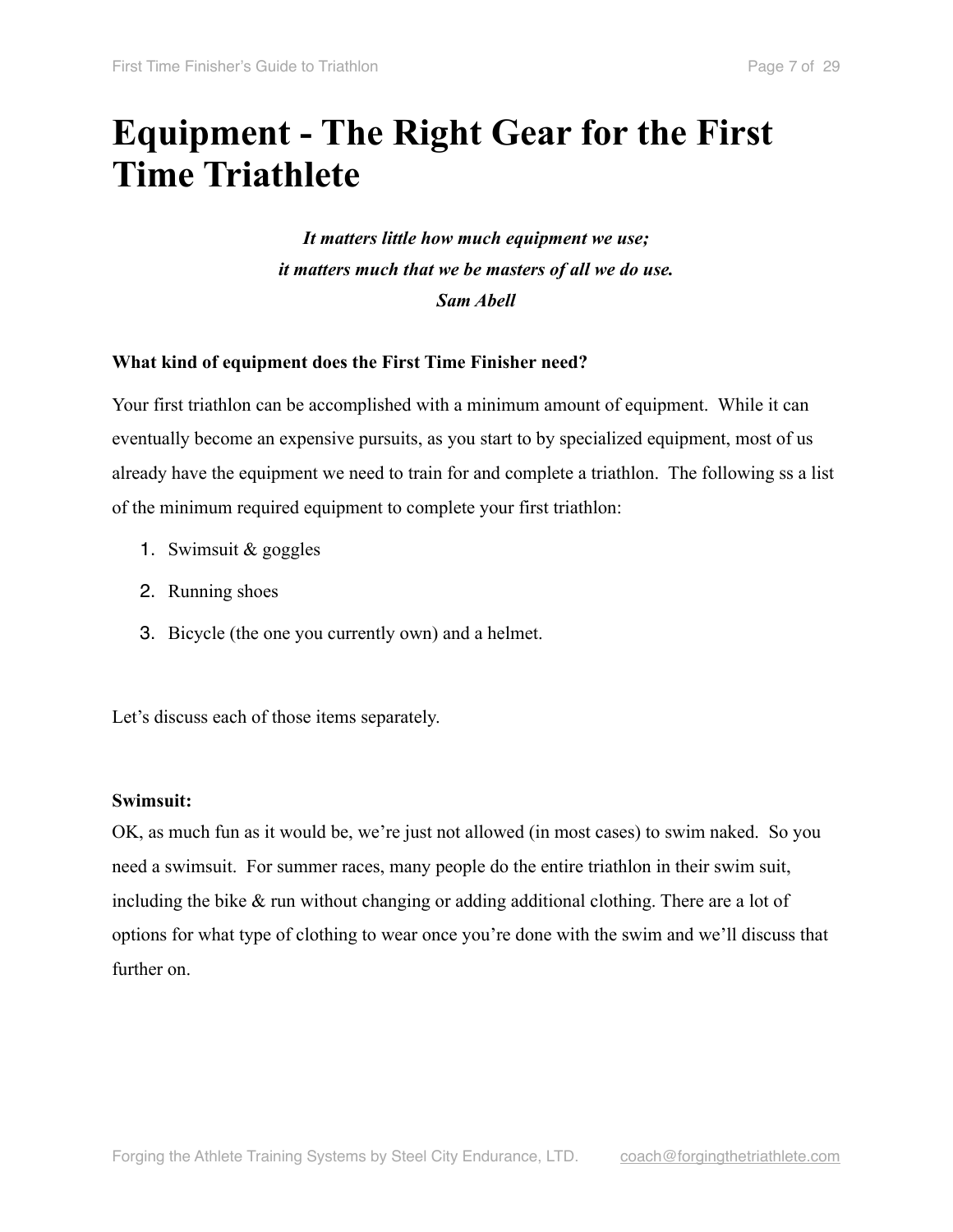#### **Goggles:**

It's simply impossible to swim an efficient freestyle stroke if you are not willing to put your face & head into the water. Goggles allow you to do so while still observing your surroundings, whether you're in a pool or a pond. It's also possible to do a triathlon swim using breaststroke, sidestroke or even backstroke, but I still recommend goggles to make the experience more comfortable. As a young swimmer, I had a terrible time finding goggles that didn't leak. "Goggle technology" has advanced since then, and there are many styles available that are leak proof, even for contact lens wearers.

#### **Running Shoes:**

The best thing you can do for your body and joints is to go to a reputable running store and get fitted for shoes that fit your build, foot shape and running style. I have bought my last 4 pairs of shoes from Fleet Feet near South Hills Village Mall, but I'm sure there are other stores as well. A good pair of running shoes will help minimize movement inside the shoe, help control pronation & supination of the foot and provide cushioning from harsh road surfaces.

#### **Bicycle:**

Any bicycle will do. The bicycling you currently own or can borrow from your mom, dad or kid brother will work fine. My first triathlon was done on a 15 year old, steel framed mountain bike with hubs so old that the wheels ground to a stop within three revolutions. I viewed it as extra training resistance. ;) Of course a bike that fits you will be most comfortable, but there is no need to go out and spend \$500 or more on a new bike just for this event. If you are looking for an excuse to buy a good bike, however, this is a great opportunity to go shopping! But don't let the absence of a fancy carbon fiber time trail bike stop you from training.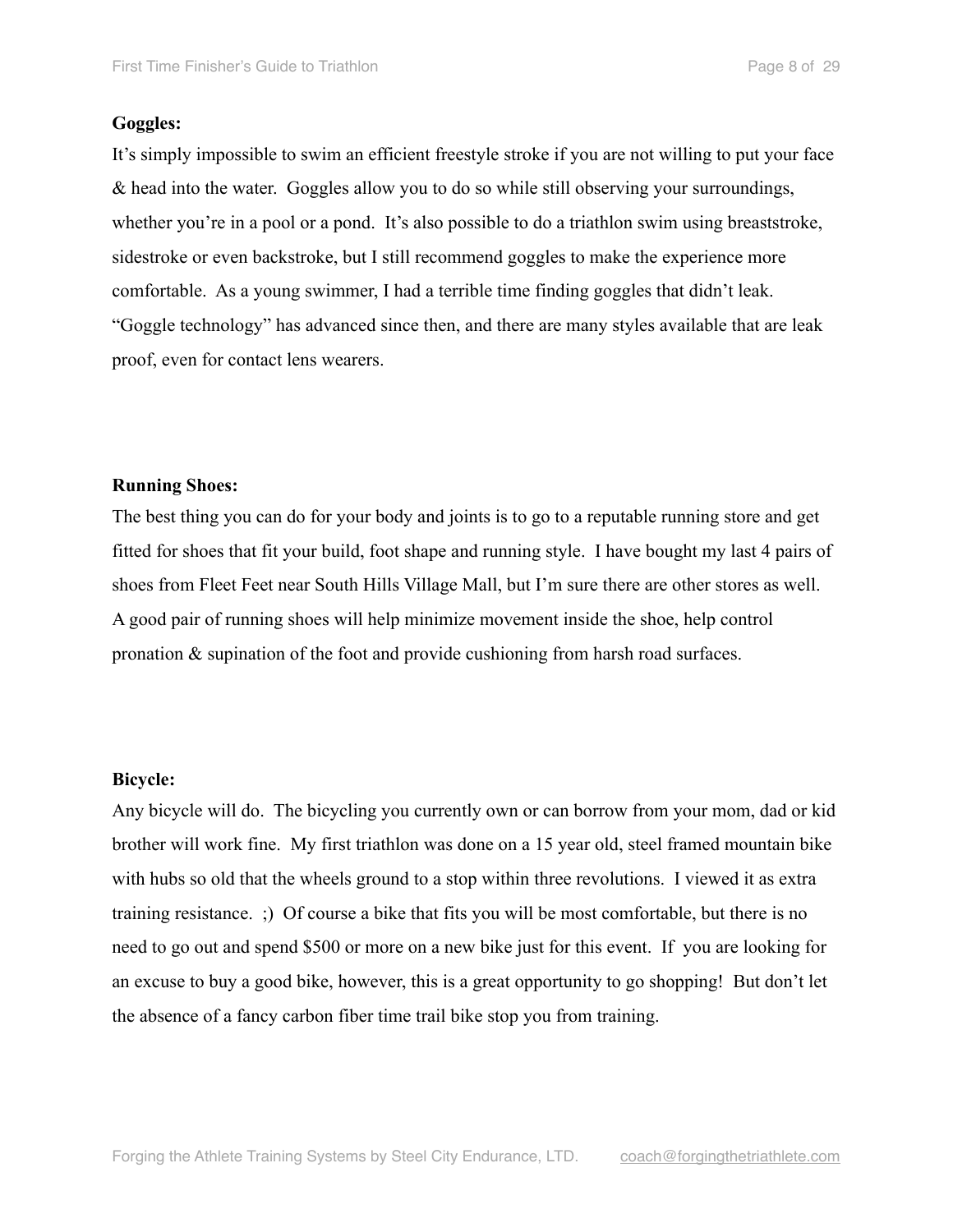#### **Helmet:**

Absolutely mandatory. Both by USA Triathlon Rules as well as by me. Your brain is your most valuable asset. Even a simple fall on a bicycle can result in a serious head injury. Bicycle helmets are designed to absorb impact that would other wise be transmitted to your skull and your brain on the inside. Because a bruise in your brain can't swell like a bruise on your arm or leg, for example, even small head injuries can be devastating.

You must wear your helmet at all times, and that includes rides on "quiet" streets, trails, paved paths and even a quick spin to check your current tune up. As an ER physician, I've seen far too many head injuries and the devastation that they cause. The price range on helmets starts at a very affordable range and goes up to several hundred dollars. You can find one in your price range at your local bicycle shop.

Never buy a used helmet that you don't know the history of. Even one fall is enough to disrupt the helment's ability to absorb future impacts. A helmet should be replaced after any crash. If you don't own one, you need to go out and buy one now.

As helmets get more expensive, they tend to get lighter and more comfortable. But the helmets on the low end of the price range are just as safe as long as they pass the industry standard. Stop into any bike shop to ask and try them on. A more comfortable helmet is one that you will look forward to wearing, and who knows, it may be the helmet that saves your life!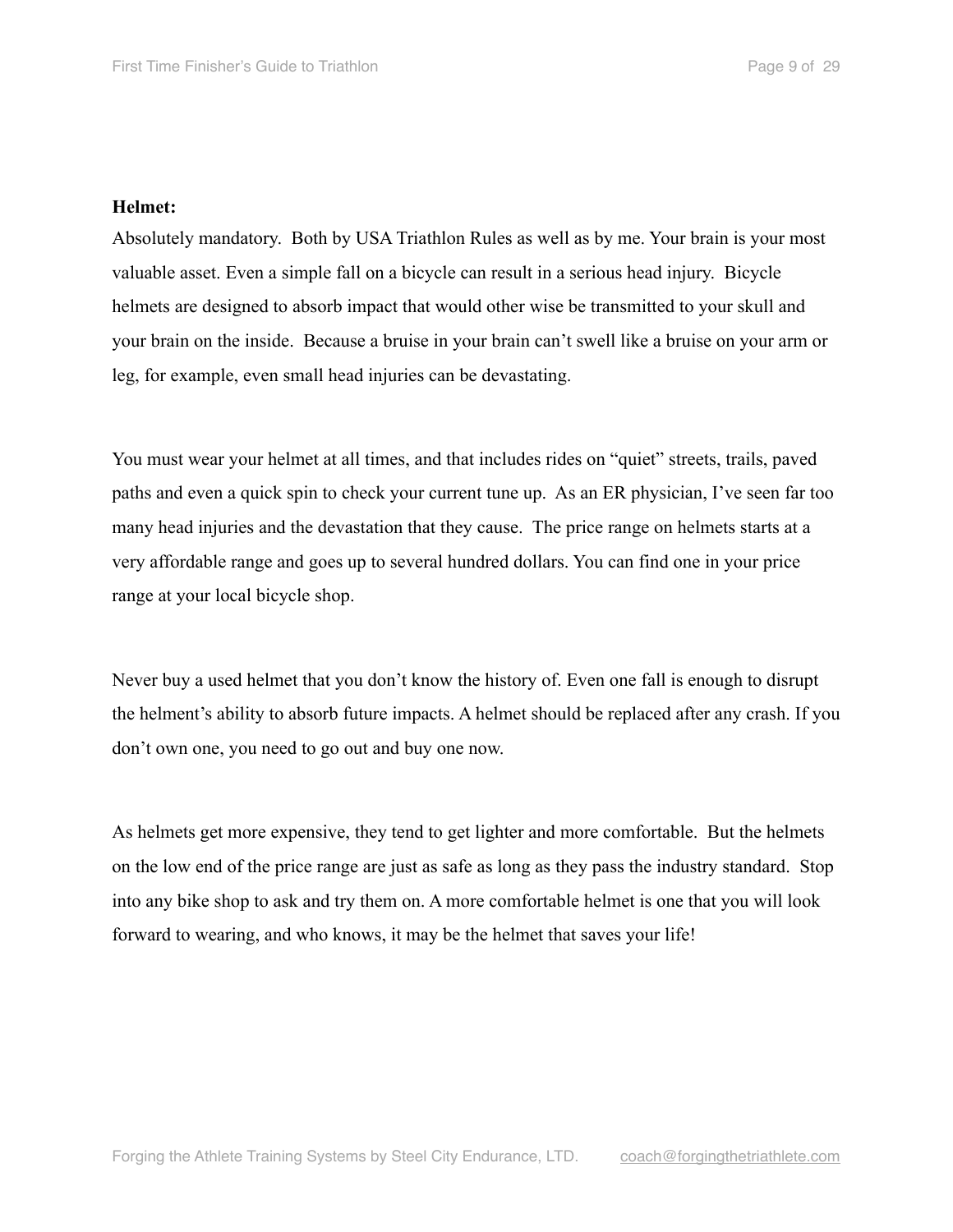## **Training to be a First Time Finisher**

### *In preparing for battle I have always found that plans are useless, but planning is indispensable. Dwight D. Eisenhower*

Volumes of material, both in print and online, are available on this topic. If don't want to do the thinking and just want to train, my 3 month "First time finishers" plan already has this worked out for you. However if you would like some insight into the principals, here are some basics:

## **The Three Elements of Training that help you improve your performance**

Positive changes in your fitness require physical stress, followed by recovery and repair. There are three basic elements of training that can be manipulated in a variety of ways to create the right stresses at the right times to achieve a positive benefit.

- 1. Frequency
- 2. Duration
- 3. Intensity

After becoming familiar with these three fundamental variables, you can manipulate each of them one at a time as needed to achieve further progressive overload. Systematic application of progressive overload, followed by rest and recovery results in increased fitness specific to your training.

The 12 Week Sprint Triathlon Training Program included in this ebook is a basic plan that takes these elements into account, primarily duration. As the weeks progress, you will see that the duration of each workout slowly increases, with adequate time for rest and recovery. I've already worked out the progression for you so all you have to do is follow the plan.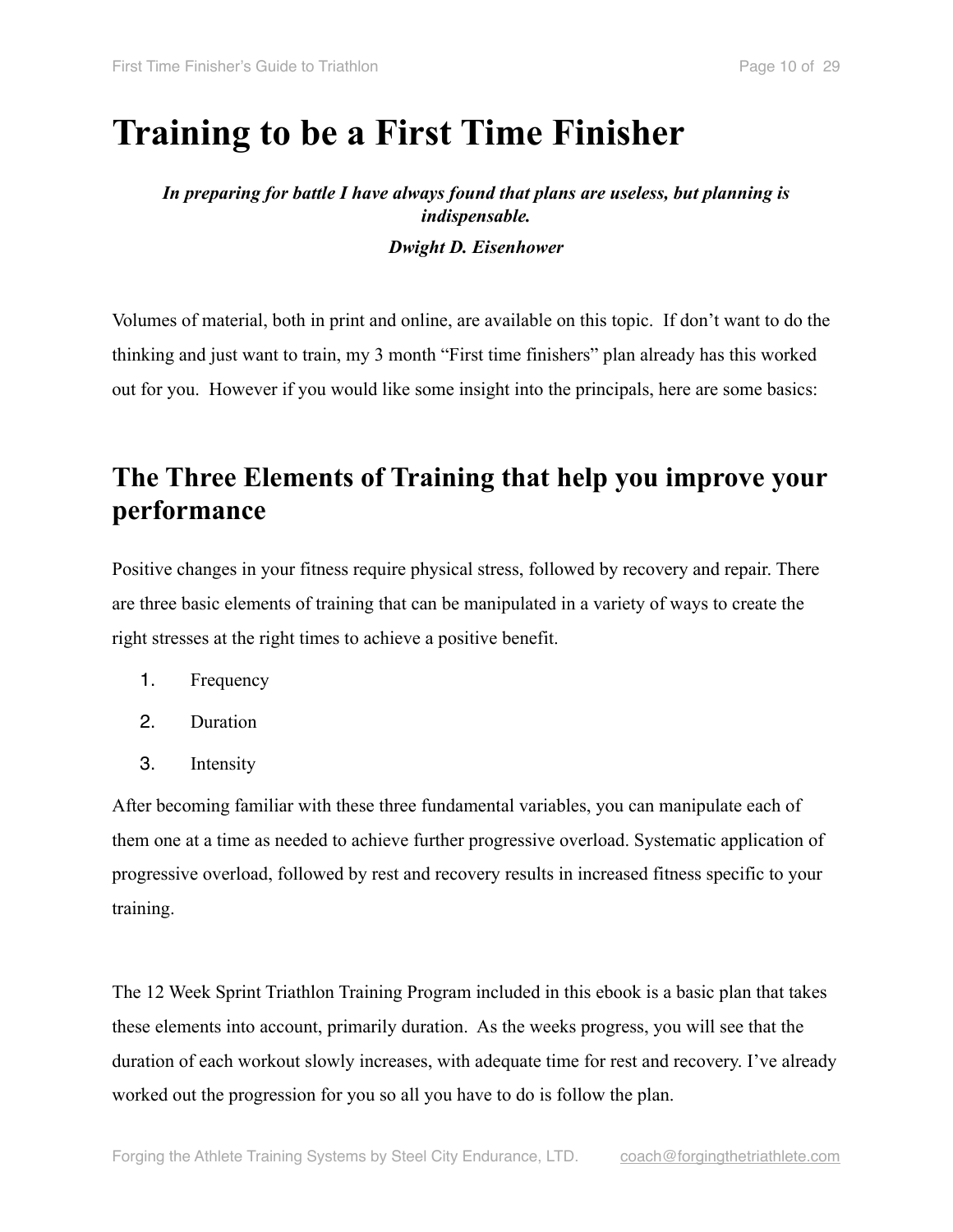If you are following another training plan, you'll need to look over these three fundamentals and make sure that each one is taken into account, but like I said, I've already done this for you in the 12 week plan included at the end of this book.

I want to go over two additional things that are vital for a sucessful training plan. These two things may seem contrary to each other. Rest and Consistantcy Let me explain what I mean by that.

## **Reach Your Goals Sooner with Consistency**

*"We are what we continuously do. Excellence, therefore, is not an act, but a habit."*

*-Aristotle*

Achieving your short and long term goals, enjoying your sport and having progressive improvements in your skills, strength, speed and endurance require consistency in your training. Downtime suffered from illness, injury and loss of motivation result in a loss of fitness, and the need to spend time rebuilding your fitness. It is estimated that the time it takes to rebuild fitness after a layoff period is approximately twice the time that was taken off. If you decide to chill out at the end of summer climbing season with a month of baseball playoffs, football preseason and beer, it will take you another two months to get back to your end of summer fitness level. If you were planning to make any progress over the winter or get out on the ice, that's sure not a great way to start. Consistent training, not extreme training is the path to the highest personal level of fitness.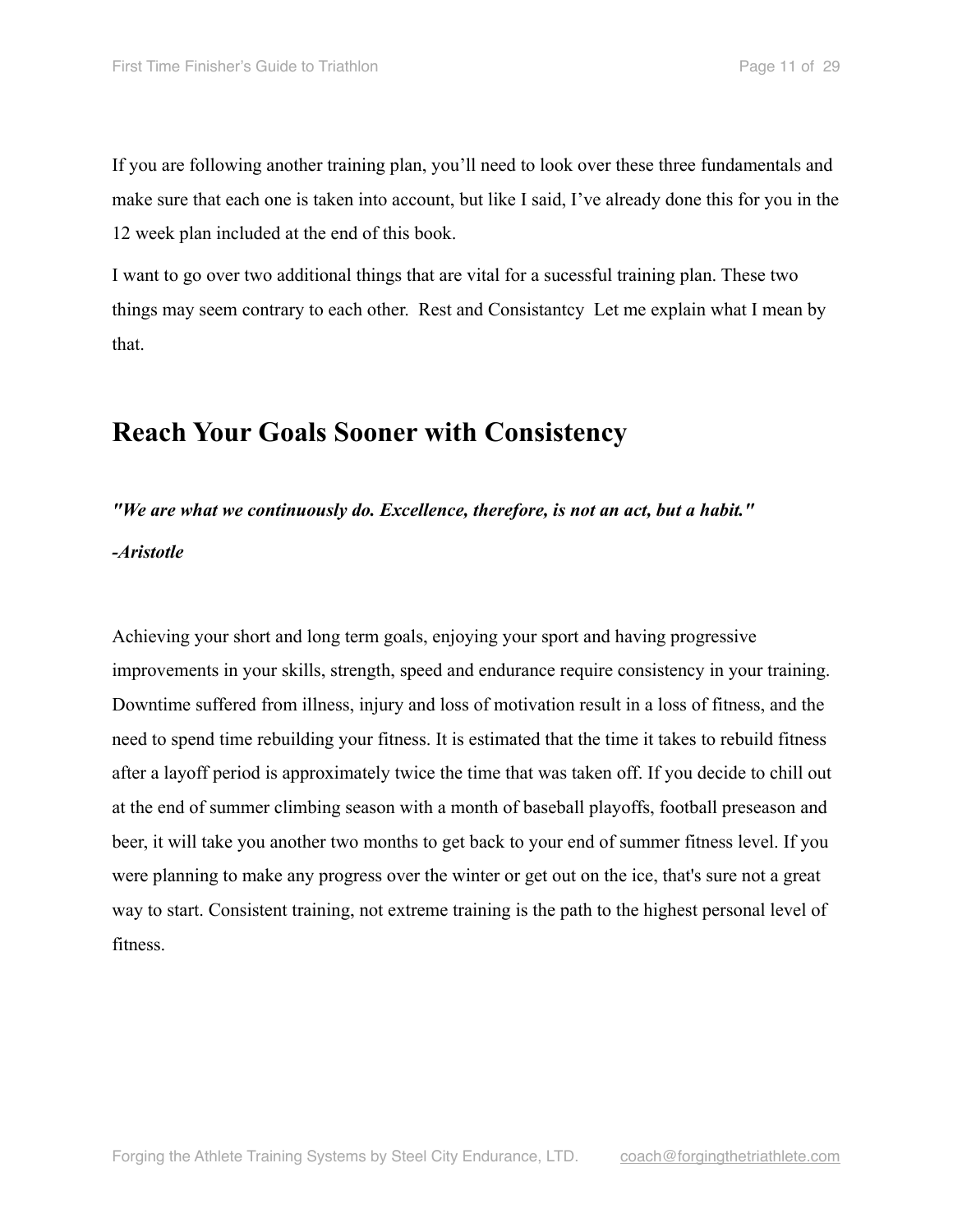## **Rest Is a Mandatory Training Component**

#### *Sleep is the golden chain that ties health and our bodies together.*

#### **Thomas Dekker (1572 - 1632)**

Consistent training, however, does not mean constant training. Fitness is actually gained only while resting. Workouts breakdown muscle tissue, deplete storage supplies and create waste products that your body needs to remove and recycle. Growth hormone is released only during REM sleep, about 30 minutes after falling to sleep. A rested athlete looks forward to workouts, enjoys exercising, feels sharp, coordinated and in control and grows stronger. An overtired/over trained athlete requires extreme willpower just to finish workouts, is sluggish, recovers poorly from workouts and stops benefiting from workout out altogether. Overtraining/under resting mimics 5-HT depletion, the same chemical pathways shown to be depleted in depression.

Everyone has different internal motivations for training, and it's not unusual for people training for a triathlon to be the type of person who is constantly looking for a new challenge...you probably have many other responsibilities in your life, and may be trying to cram in as much training as you possibly can (or at least you've thought about it).

Rest can and needs to be incorporated in many ways and on many levels in your training plan, including adequate sleep, easy training days, days off, entire recovery weeks, and an interruption of structured training at the end of a season.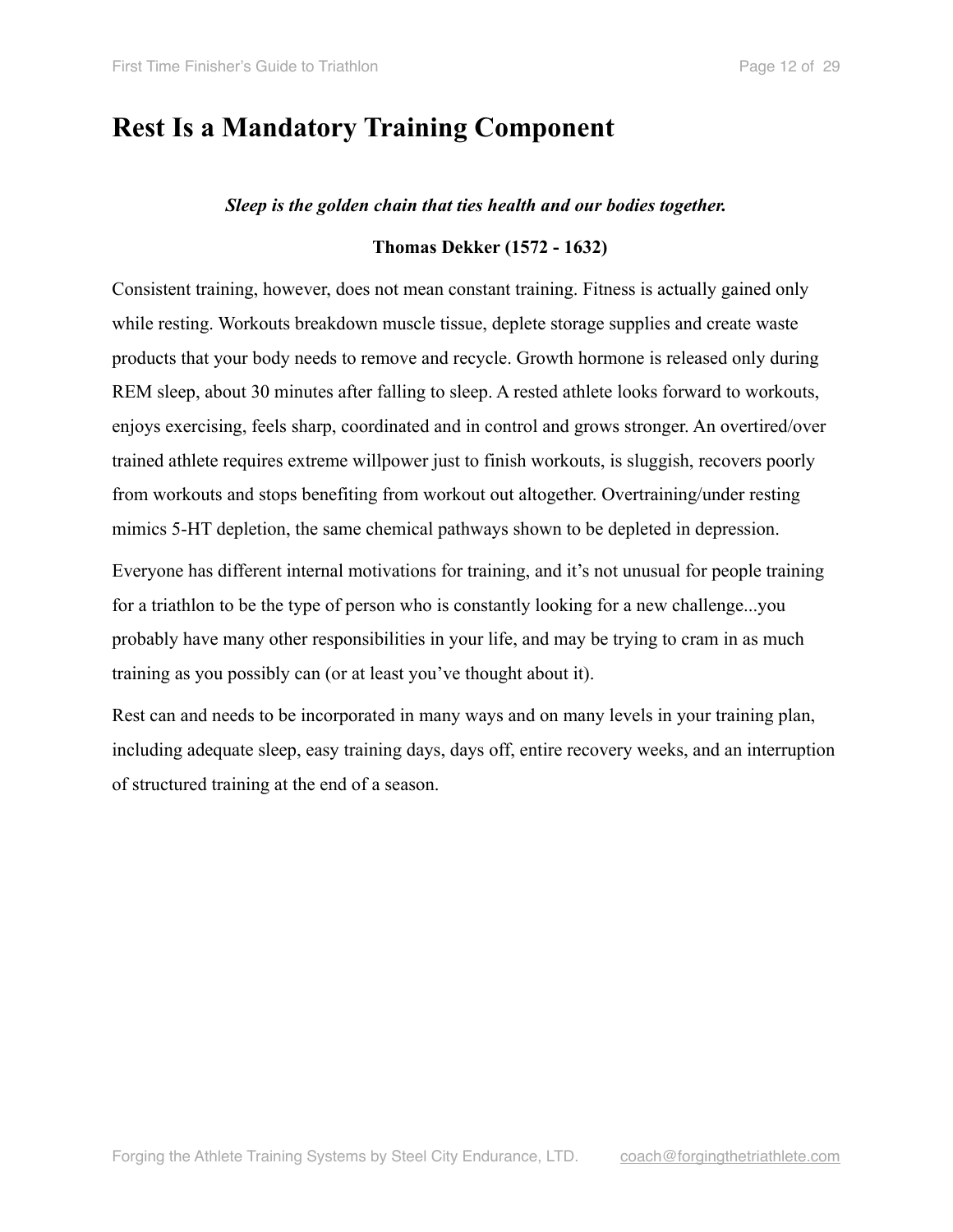## **How do I get started?**

#### *Life leaps like a geyser for those who drill through the rock of inertia.*

#### *Alexis Carrel*

My 3 month First Time Finisher's plan has daily workouts that specify the activity and the duration. If you follow the plan, your workouts will begin small, gradually build in duration, you will get adequate rest  $\&$  recovery and you will be physically and mentally prepared to complete your first sprint distance triathlon. Naturally if you are interested in doing other events, you can modify this plan, or look into personalized coaching.

Let's get right down to business with details about your first month of training. The training plan is designed with a first time triathlete in mind. If you can do the following, then you should be successful following this plan. If not, don't let that discourage you. Three months is ample time to get up to speed in all three disciplines.

- You can ride a bike,
- You can swim 25-50 yards without stopping
- You can do twenty minutes of a run/walk combination.

 Feel free to modify the plan to your own strengths and weaknesses. if you are already a strong swimmer for example, you may want to devote a little more time to running or cycling. Each week features two workouts in each sport for a total of six workouts per week. You should take at least one full day of rest each week, feel free to move this day to whatever suits your schedule.

I will go over the first week of each month in detail in this free eBook. For the subsequent weeks, use the plan as a guide and if you have questions about anything, please email me. While I don't have time to answer every email I get individually, I do read them all, and I will send out a group reply or a new posting on my website with answers to common questions that people ask. Before moving on, please print out the training plan so that you can refer to it as needed during the descriptions of the workouts.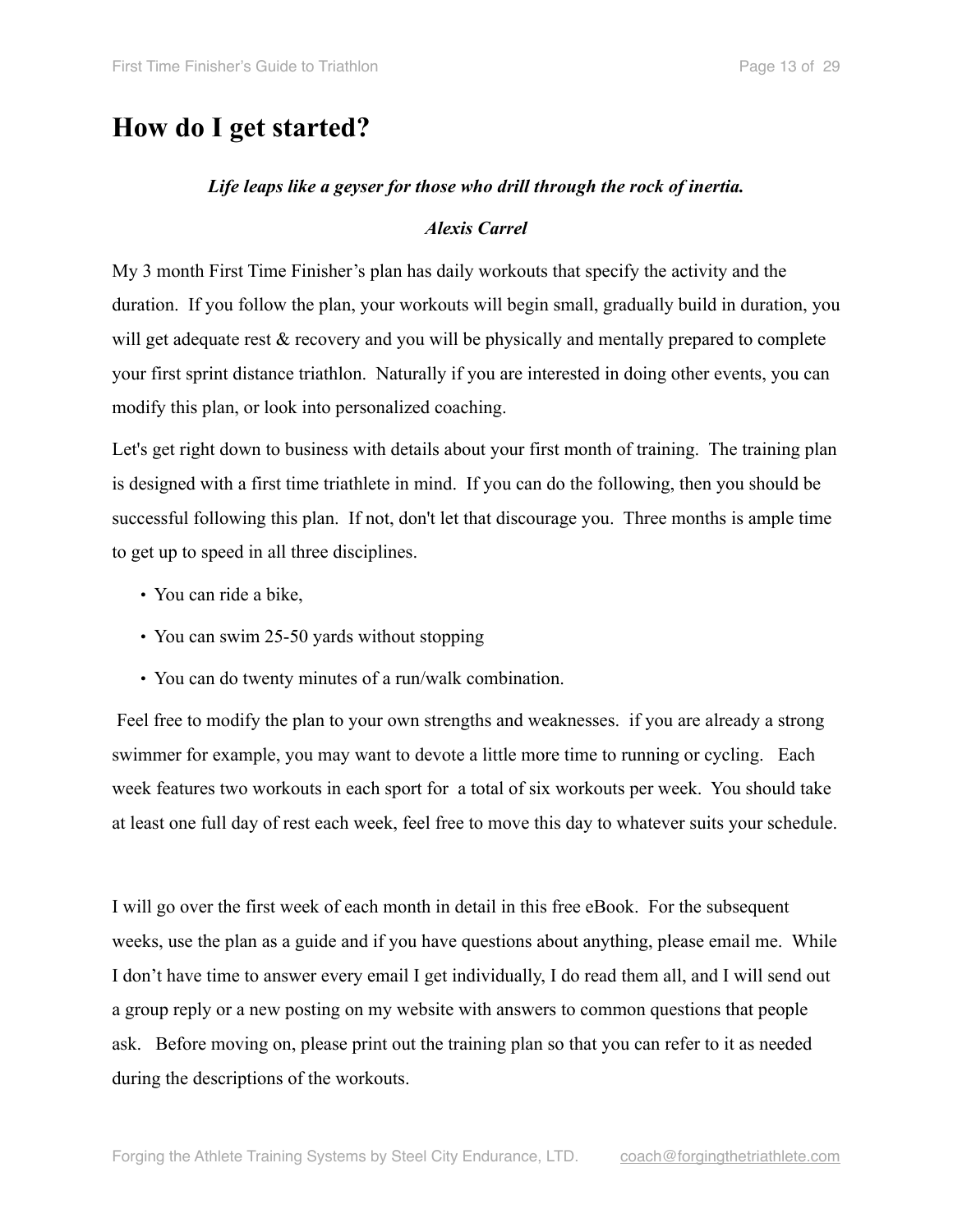## **Week by Week Training for the First Time Finisher**

#### **Week One**

Week one requires a total of about 2 1/2 hours of workouts.

#### **Swimming:**

Two workouts of 400 and 500 yards. Swim any combination of lengths to total the correct workout distance. You can alternate strokes if you like, but if you would like to do the swim in all freestyle, then simply take your time and rest as needed in between lengths. If you can only swim 25 yards at a time, then simply do sets of four lengths and do four sets total for your first workout. The second workout do five sets of four lengths each.

#### Examples:

**Swim 1**: Warmup 4 x 25 yards with long slow strokes resting as needed. Main set: 4 x 25 yards at a moderate effort, rest 10 seconds after each length. Rest for 60 seconds then repeat. Cooldown: 4 x 25 yards focus on good form, resting as needed. Total 400 yards

**Swim 2:** Warmup 4 x 25 yards with long slow strokes resting as needed. Main set: 4 x 25 yards at a moderate effort, rest 10 seconds after each length. Rest 60 seconds. 4x 25 yards moderate effort, rest for 5 seconds between each length. Rest for 60 seconds then repeat first set. Cooldown: 4 x 25 yards focus on good form, resting as needed. Total 500 yards

If you can't swim at least 25 yards without stopping, or if you would like to improve your swim technique, consider having someone at your local swim club take a look at your form, or take a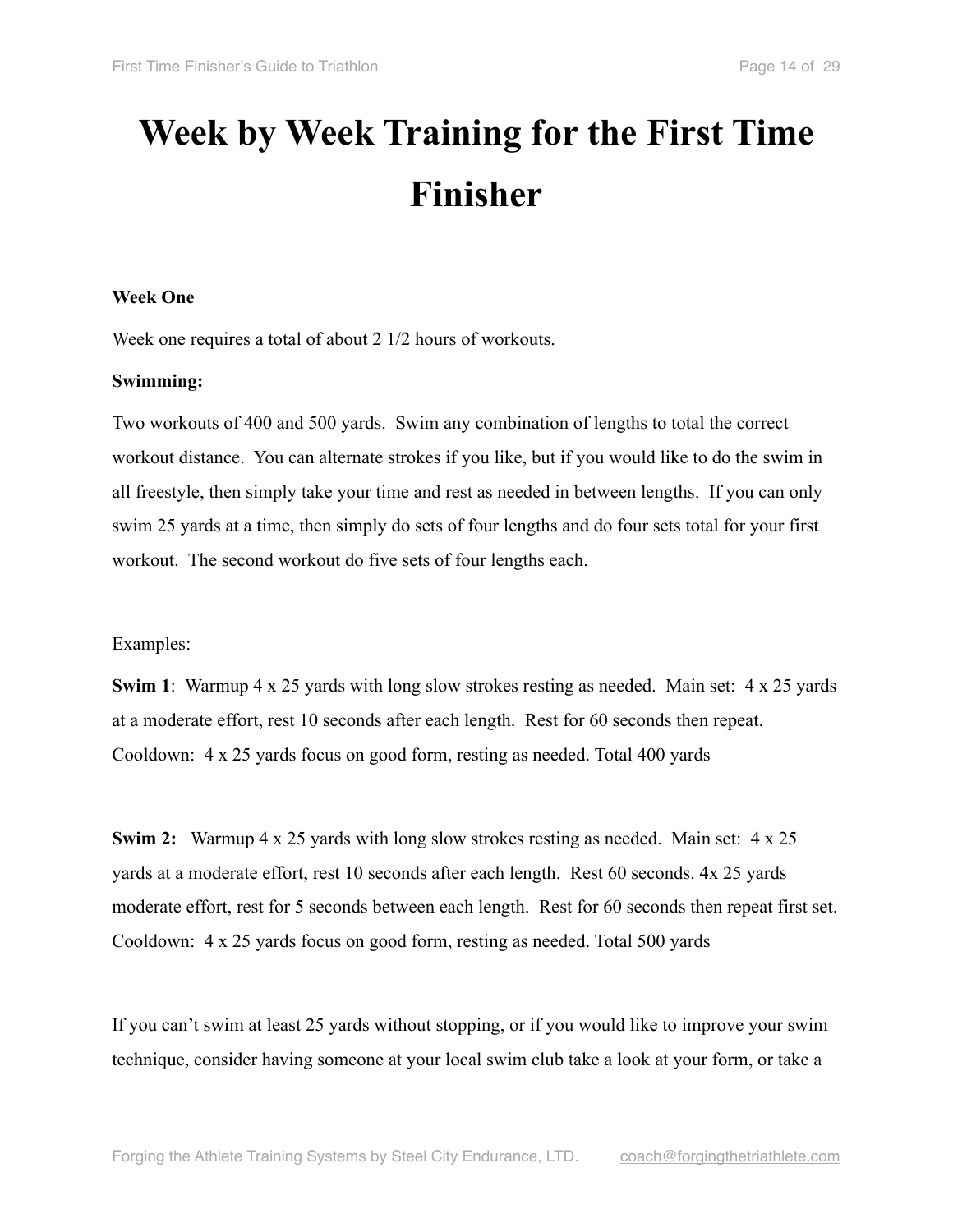few private lessons. Even just one private lesson is requently enough to fast forwar your swim stroke to a more efficient, and thus more fun wya to workout.

#### **Biking**

 *A note about safety:* You should be prepared for the most common biking incident which is a flat tire. Carry with you a patch kit, a pump and/or CO2 cartridges. All of this and a small tool set can be stored in a small under-the-seat zippered pouch. I put a business card with my emergency contact information in the pouch as well. Always wear a helmet and carry some type of identification with you. A cell phone is also a great backup safety device that you'll be glad to have when you need it.

**Bike #1:** 30 minutes of easy riding. Get used to your bike, change gears frequently to become accustomed to how they work. Practice pedaling fast and slow and note the relation ship between your gear selection and how fast or slow you can pedal. Have fun with this ride, see if you can get a friend to come along.

**Bike #2:** 50 minutes of easy riding. For this ride, focus on staying in a gear that lets you pedal at a cadence of around 90 rpm. You don't need a fancy bike computer for this, just count the number of pedal revolutions you make in 10 seconds and mutliply by six. Fifteen revolutions in six seconds equals 90 revolutions per minute. This may seem difficult at first, but if you practice it will get easier and it will pay off in the long run.

#### **Running**

I realize that running comes naturally for some people and for others is extremely difficult. The best thing you can do is start off with a good fitting pair of running shoes. If your shoes are more than 6 months old or have more than 300-500 miles on them, buy yourself a pair of new shoes from a good running store. your ankles, knees, hips and back will thank you!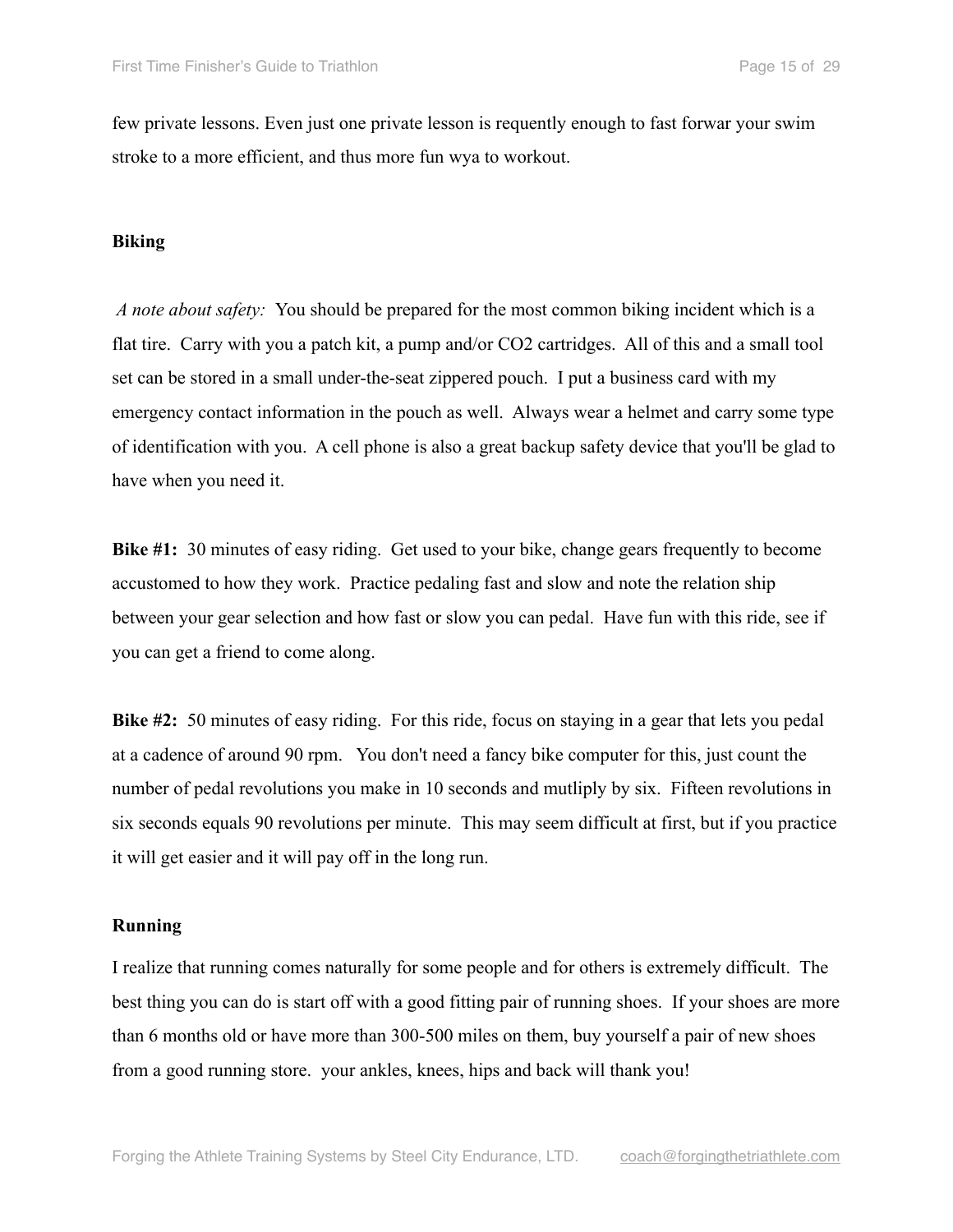**Run 1:** The first run is an easy 20 minute jog. You should keep your effort at a "conversational" level. If you are breathing too hard to say more than a few words at a time, you need to slow down. If you are not able to run for 20 minutes continuously, then alternate running and walking as needed. A 5 minute brisk walk to warm up followed by alternating 2 minutes running  $\&$ walking five times, followed by a 5 minute cooldown will add up to 20 minutes. Treat yourself to a tall glass of water when you are done!

**Run 2:** This is a slightly longer run of 25 minutes. If you are following the run/walk plan, continue with 5 minute walking warmup and cool down with 15 minutes of alternating running and walking inbetween. Try to slowly increase the amount of time you are able to continuosly run.

#### **Weeks 2, 3 & 4**

Continue with weeks 2 through 4 in the plan by following the same suggestions as above. If you have a good background in one of the disciplines, you may want to continue your regular training if it is currently more than what I've recommended here. Keep in mind that this plan was designed for the new triathlete in mind. The truth is that nearly all triathletes have some background in one of the three sports. If so, consider doing one extra workout per week in your weakest sport, and simply "maintaining" your current level of fitness in your best sport. On race day, you'll be glad you devoted the extra time. Coming up is Month two and additional topics such as dealing with sore muscles, staying organized so that you can fit in your workouts, recovery and more.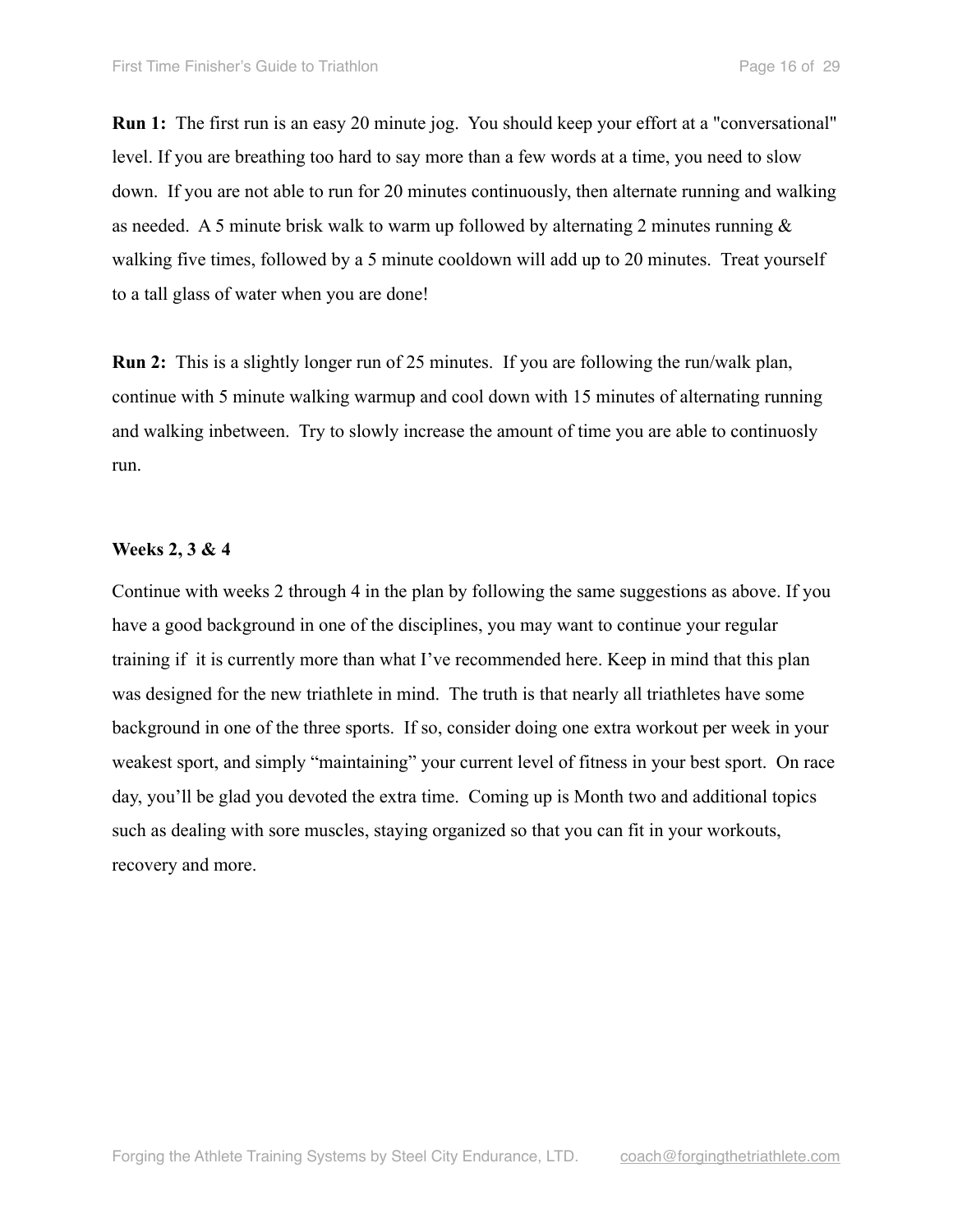## **The Middle Stretch - Fortifying your Endurance Month 2**

In the last section, I introduced you to the idea of training for your first triathlon. We reviewed the necessary equipment, basic elements of training in order to see continued improvement and reduce the chance of injury and how to get started with the first weeks of your training plan. If you have been following the First Time Finisher's plan, you will currently be swimming 700-900 yards per workout, biking for a little over an hour at a time, and running up to 45 minutes on weekends.

#### *In the middle of the journey of our life I came to myself within a dark wood where the straight way was lost. Dante Alighieri*

Now I would like to discuss a few topics that may be on your mind, and introduce a new type of workout called a "brick".

#### **Sore muscles**

Muscle soreness is caused by small amounts of damage to the muscle fibers from performing new activities. It is generally a good sign at the beginning of an exercise program indicating that you are giving your muscles new challenges. Muscle soreness shouldn't last more than 2-3 days, and if it lasts longer than that, it's a sign that you may have gone just a little overboard on your initial workouts. If that's the case, learn from the experience. Make your next few workouts very gentle, just enough to get the blood flowing and wake up the muscles, but not so intense that you risk doing additional damage to muscles that have not yet fully recovered.

#### **Sore joints**

Ligaments and tendons take longer to adjust to new levels of physical activity due to relatively less blood flow compared to muscles. This is one of several reasons why you should begin a new exercise program slowly and ease into it. Soreness around your joints is not something you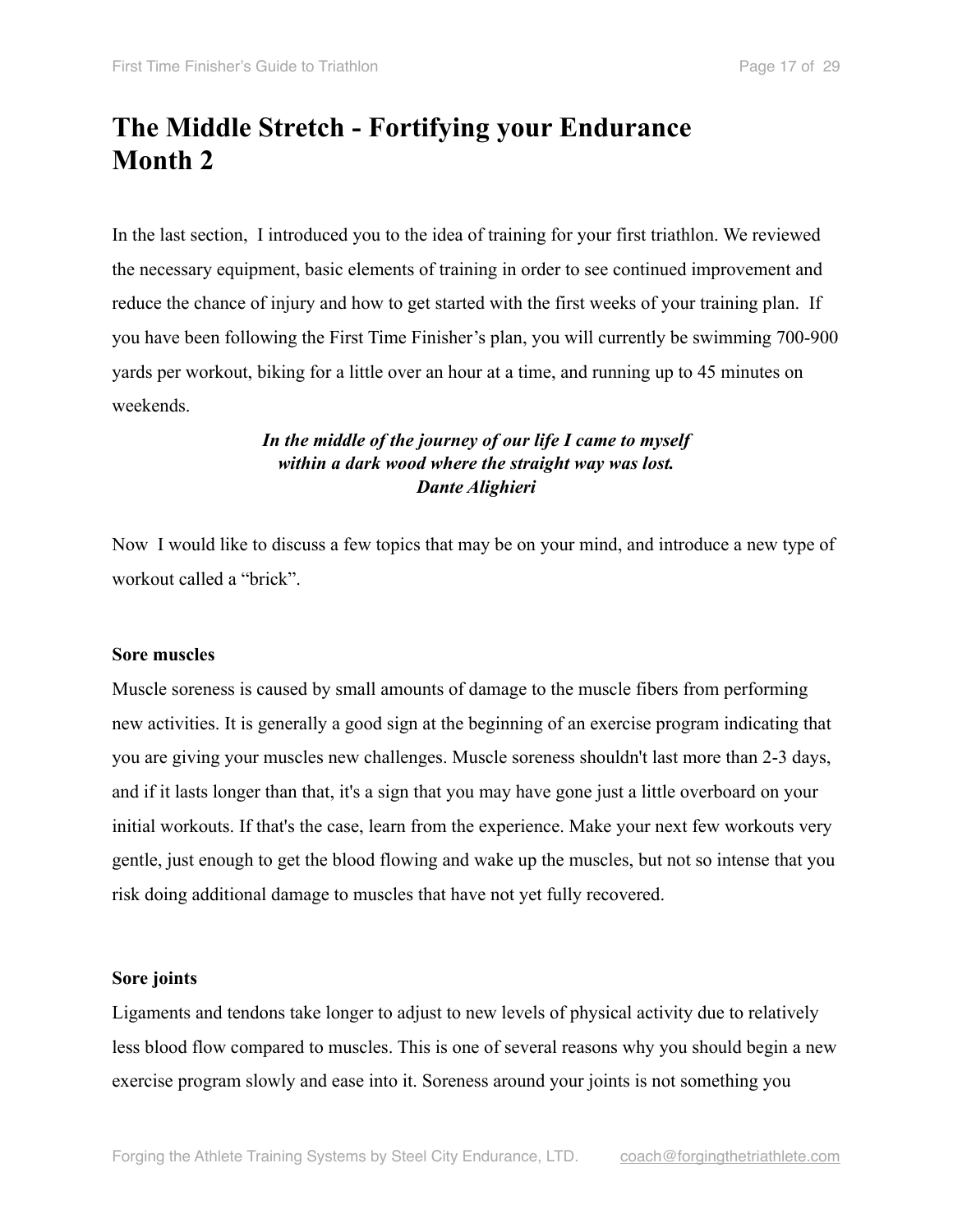should try to "work through" by continuing to progress your exercise program. Take some additional time off, decrease the length of your next workout or skip the next workout entirely. When in doubt, slow down or leave it out!

#### **Organization**

Being organized for your workouts is no different from being organized in other areas of your life. If it takes extra time to gather your workout clothes, find your running shoes, biking helmet, water bottles, stop watch , etc, you will lose precious workout time and probably your motivation to workout as well.

Take the time each evening to prepare what you'll need for the next day's workout. This is especially true if you are trying to do a workout in the morning. For running, set out your running shoes, clean socks, a workout shirt, hat, sunglasses and your ipod (if you use one). For swimming, have your (clean, dry) swim suit, swim cap if you have long hair, goggles, your workout and a dry towel ready to go in a mesh duffle or bag. Biking requires the most equipment and searching for these items is likely to zap the motivation for your workout as well. Be sure you collect the following items in one place: Helmet, cycling shorts, cycling shoes, gloves, bike computer, water bottles ready to fill, and pump up your tires to an appropriate pressure the night before.

Immediately after each workout, change your clothes putting your dirty workout clothes in the hamper, place your shoes where you can grab them for the next workout, empty and rinse out your water bottles especially if you used a drink mix, put your bike away and hang your suit and or towel up to dry.

Following these easy steps significantly improves the possibility of you completing your workouts rather than skipping them due to disorganization.

#### **Costume**

Before the weekend comes I have visions of rising early, putting in a nice long bike ride, getting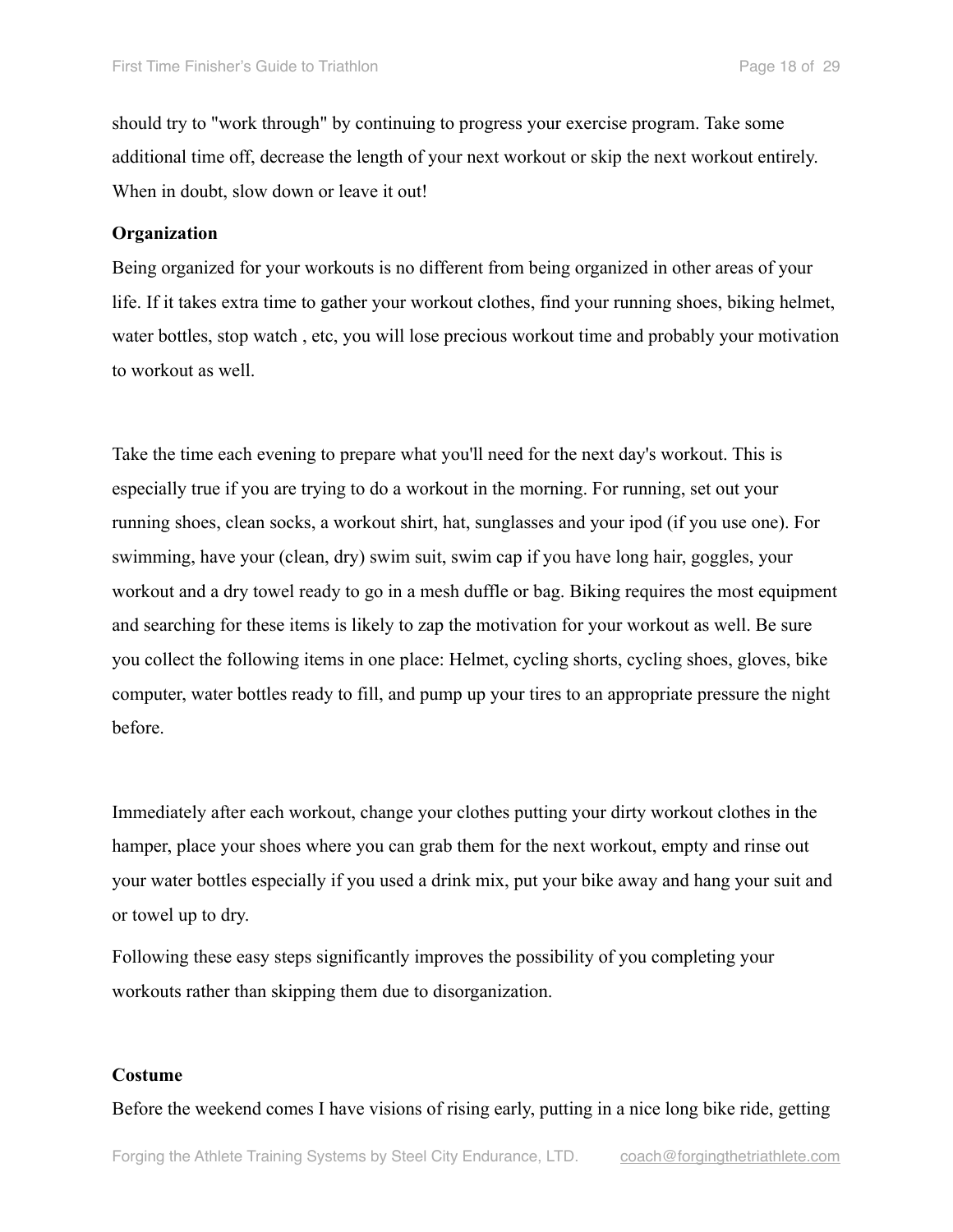home feeling a healthy sense of accomplishment by having my workout already accomplished. The rest of the day is mine, free to relax, read or hang out at a coffee shop.

But what usually happens is that I sleep in, take a shower, put on a comfy tie dye  $\&$  sandals, fix a cup of tea, read the paper and dream about the perfect bike ride I'll take later in the day. Many weekends, I never get changed into my workout clothes and end up stressed about fitting in my 2 hour ride before the sun goes down. Assuming it doesn't rain in the afternoon.

*Costume* is the simple solution to this problem. Rather than think about your long workout as you struggle to get out from underneath your cozy covers, just think about putting on your "costume". Instead of slipping into your favorite Saturday T-shirt  $\&$  jeans, slip right into your biking shorts and shoes. Once your that far, sitting down for a cup of tea is just a nice prelude to your morning ride, rather than another step in procrastination. Getting onto your bike and out the door is easy once you're already dressed for it!

#### **Bricks**

The 2nd half of the 3 month plan introduces a new type of workout called a "Brick". A brick is a workout that involves two of the triathlon sports performed back to back. For example a swim followed by a bike ride, or a bike ride followed by a run. It is important to practice these workouts since one of the main challenges of a triathlon is not necessarily competing in all three sports, but being able complete each leg immediately after finishing the first.

The bike to run transition is the most difficult to get used to if you have never tried it before. Your leg muscles are generally fatigued from biking and you are now asking them to start running! Normal sensations during this transition include a heavy feeling in your thighs, difficulty standing upright like you normally would during your run and a nagging doubt of whether or not you can finish the race. By incorporating a simple brick workout once a week in the last few weeks of your training, you will overcome each of these obstacles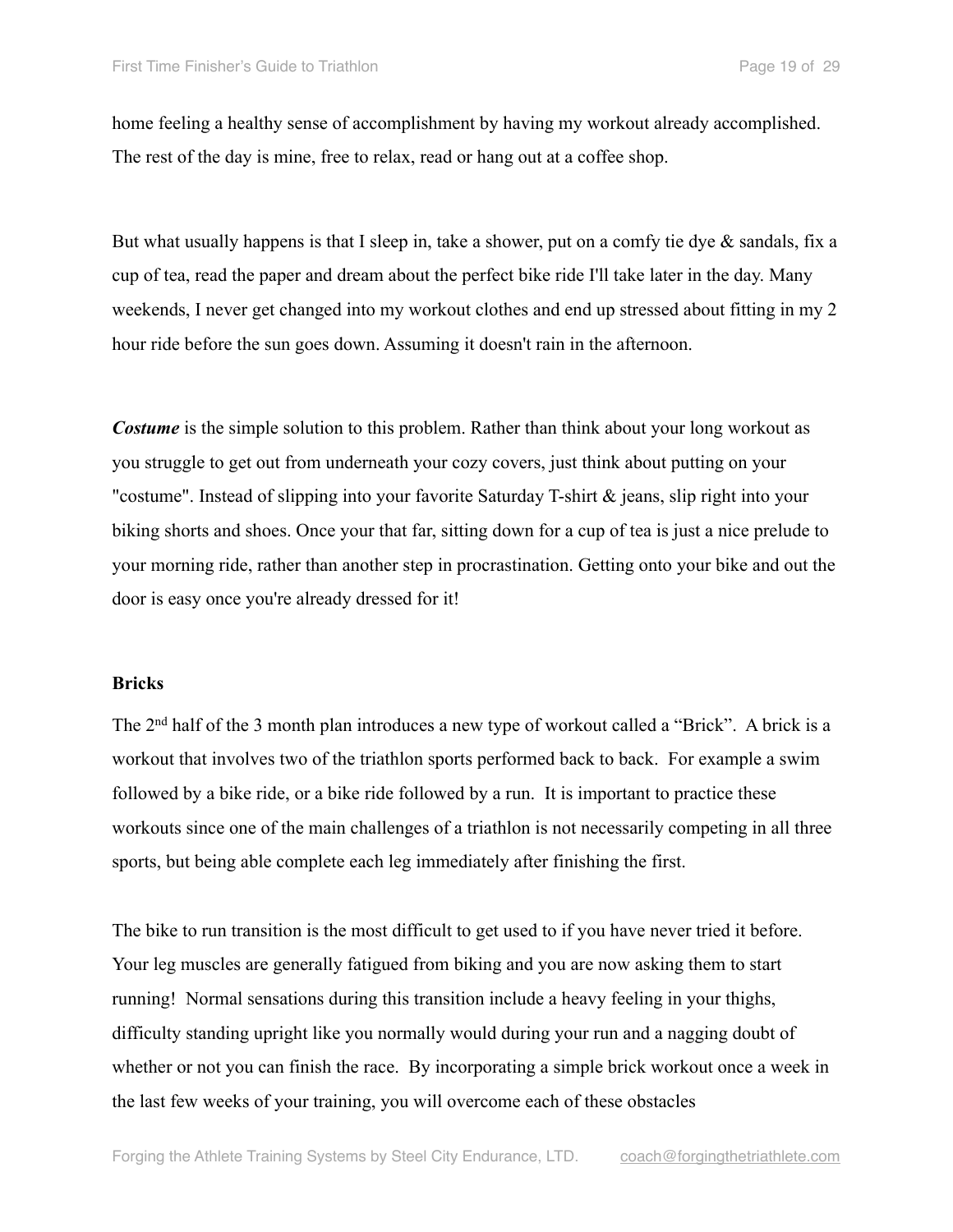Your first few brick workouts are easy, you simply put on some running shoes after finishing your bike workout and head out for an easy 10 minute jog, no more. You are trying to get your legs used to the idea of running after finishing a bike workout. For the best training effect, you need to begin your run within 10 minutes of finishing your bike. This is not a substitute for "two-a-days" where your intention would be a quality workout in each of two sports separated by several hours for recovery. The intention for these workouts is to deliberately fatigue your legs during the bike ride and immediately head out for a short run.

The three month plan calls for three of these bricks in weeks 7, 8 and 9. Just put on your running shoes after your mid-week ride and go for a 10 minute jog. You will begin to look forward to these short runs after your bike ride and find the "brick" sensation in your thighs is less and less noticable after time!

This chapter I covered some topics relating to your new habit of triathlon training, presented some tips for fitting your workouts into a busy schedule, and introduced you to a new type of workout. Try out each of the previous tips this coming month to see which ones improve your motivation to train or give you more time. In the next chapter I will give you some tips on how to make your race day sport transitions seamless and fast.

## **The Final Stretch - Preparing for your Peak and Crushing Race Day Month 3**

Hello again, triathletes! By now you are well into the first 2 months of your triathlon training and are starting to believe in yourself. Congratulations! Did you think you would come this far? Remember what I talked about in the very beginning? *You are capable of more than you think you are***!** You WILL finish your first triathlon. The past chapters I have discussed several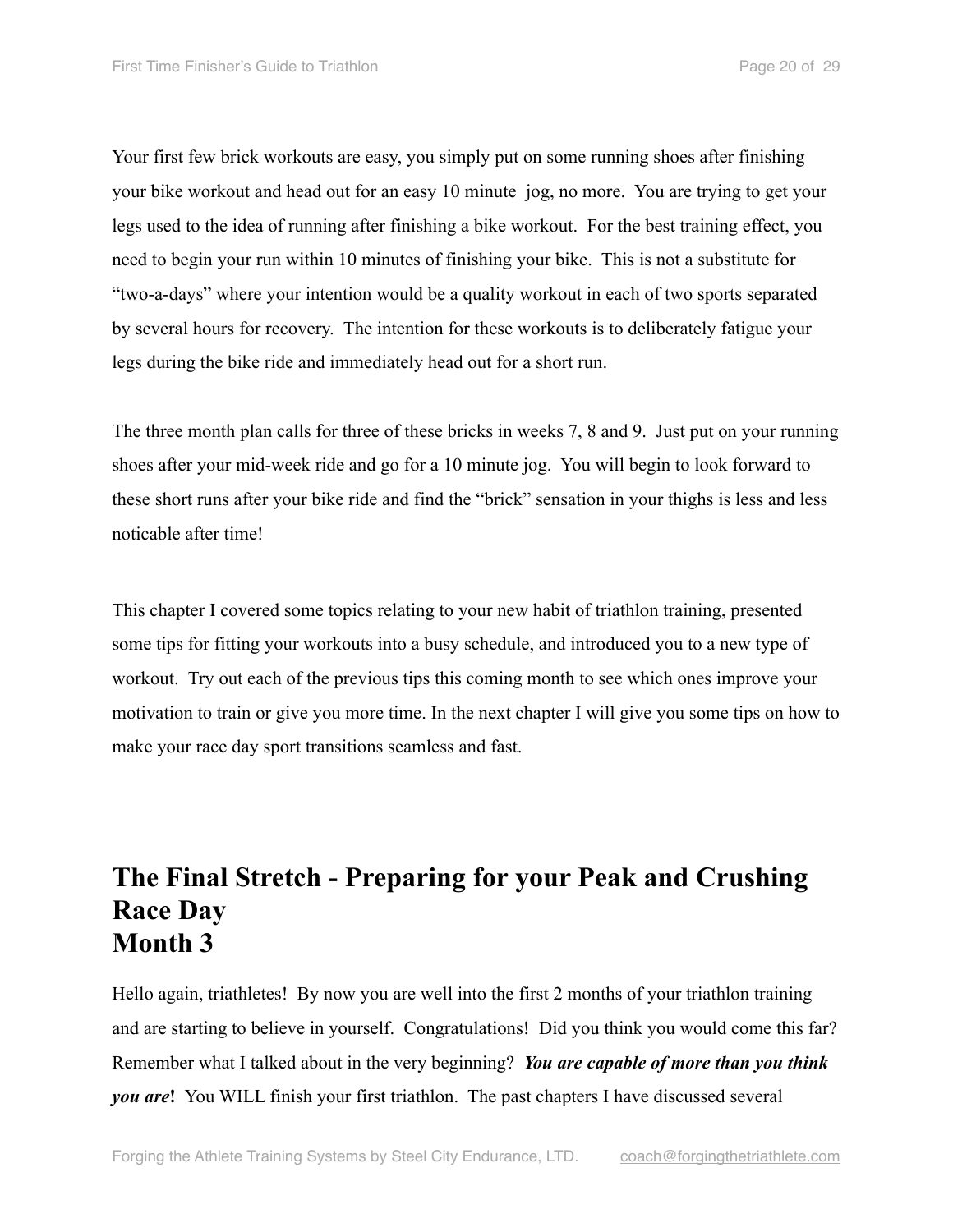common questions and obstacles that everyone faces on the road to becoming a triathlete. The first chapter we discussed equipment and basic workouts. The second chapter we discussed some tips and tricks to stay motivated as well as introducing the "brick" workout. Now I want to discuss the "brick" workout just a little bit more, and talk about transitions.

In last earlier discussion of brick workouts, I suggested that you start with a ten-minute run following one of your weekly bike rides. If you have been doing this for the past four weeks, you should now be accustomed to the sensation of running on "tired" legs. Changing activities from biking to running requires the recruitment of your hamstrings, glutes, quads and calves in different proportions as well as a change in technique. The first ten minutes of the run is the hardest part for most triathletes. Congratulations, because you now have this most challenging part behind you!

#### **Longer Bricks**

As you get closer to your goal race, in the last 2-3 weeks, you should begin to increase the length of your run. A great way to do this is to combine your short bike and short run into a full-length brick workout, instead of just the 10 minute run. If you are uncertain about how long to bike and run, aim for a 2:1 ratio. In other words, a 60 minute bike followed by a 20-30 minute run. If you've been doing the short 10 minute runs after your bikes up to this point, advancing to a 20-30 minute run should be no problem. This helps your body learn to keep drawing on the strength and endurance you have built up for your run, and forces you to practice pacing and nutrition for this part of the upcoming race.

## **Moving from Swim to Bike and Bike to Run. AKA Transitions**

*Life is one big transition. Willie Stargell*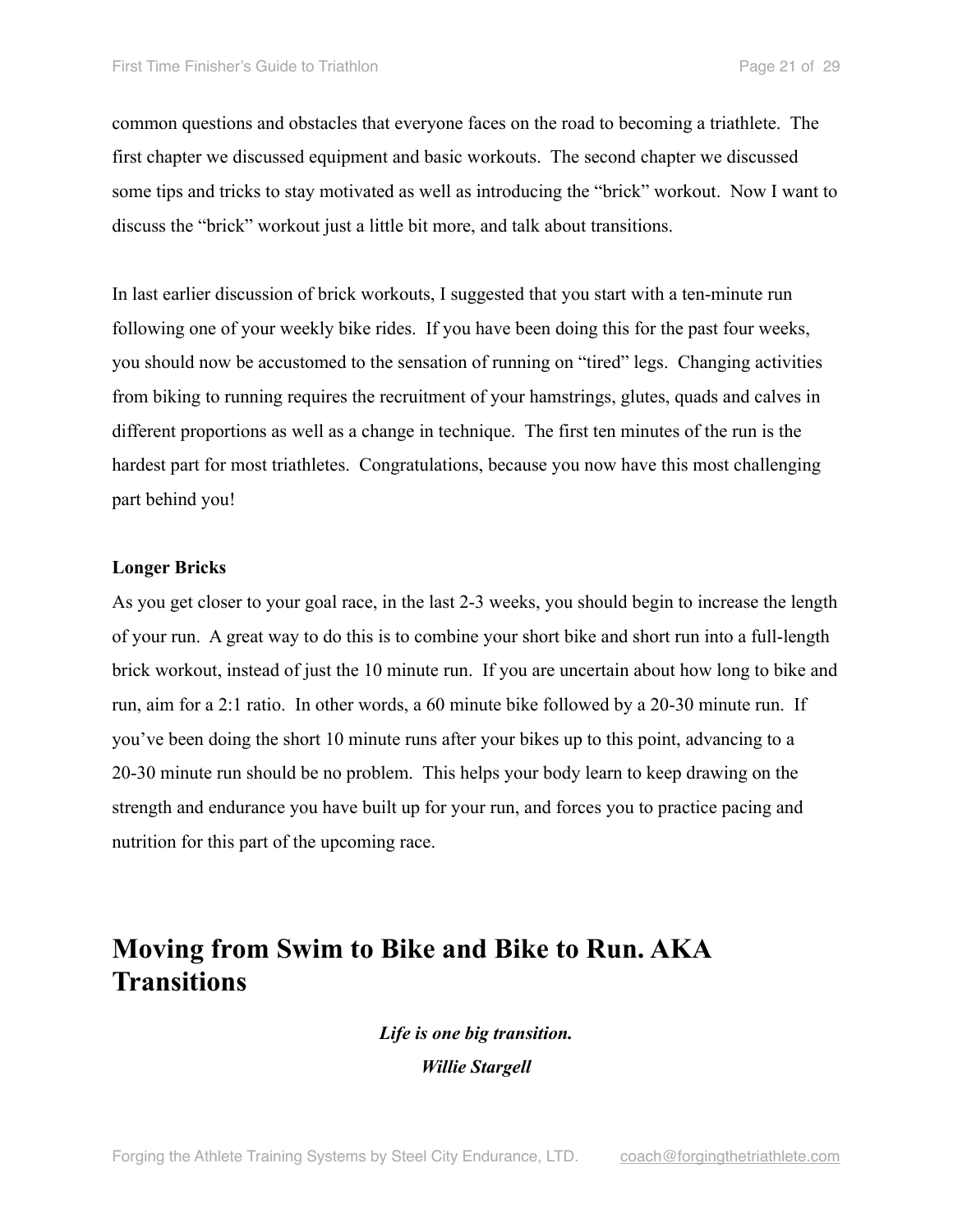#### **Transitions**

Transition is the period between each event. For a traditional triathlon, there is a swim to bike transition, known as "T1", and a bike to run transition, known as "T2". You should spend at least one session practicing each of these transitions in the week or two prior to your race.

Each athlete is usually given a small area for transition. At some races it's first come first served, and at other races, each athlete is given a numbered area that corresponds with your race number. You will pick up your race packet, and then find your number on the bike racks in order to locate your transition area. Usually the even and odd numbers alternate on each side of a metal or wooden bar that acts as support for your bicycle. In other words, if you are number "3", number "1" will be to your left, number "5" to your right, and numbers "2" and "4" will be on the other side of the rack.

On the Download page is a transition layout diagram. Print it out, double sided and cut it in half. Now you've got two transition diagrams. Put one in your race bag for race day, and use the other for practice right now. The best way to practice your first transition is to lay out all your gear according to the diagram, starting with a small sized towel to "stake your claim" and place the rest of your gear. As you layout your transition area think of the order in which you will need your gear.

The first step in transition is to "rack your bike". You can either rack it by the seat or by the handlebars. If you rack it by the seat, you can usually place the nose of the saddle over the rack with the front wheel touching down on YOUR SIDE of the bike rack. Likewise, if you decide to rack it by the handlebars, the brake levers are typically placed over the rack with your BACK wheel touching down on YOUR SIDE of the bike rack. Regardless of which way you rack your bike, the most important point (and a very misunderstood USA Triathlon rule), is that the wheel of your bike should touch down on YOUR SIDE of the rack. See the pattern here?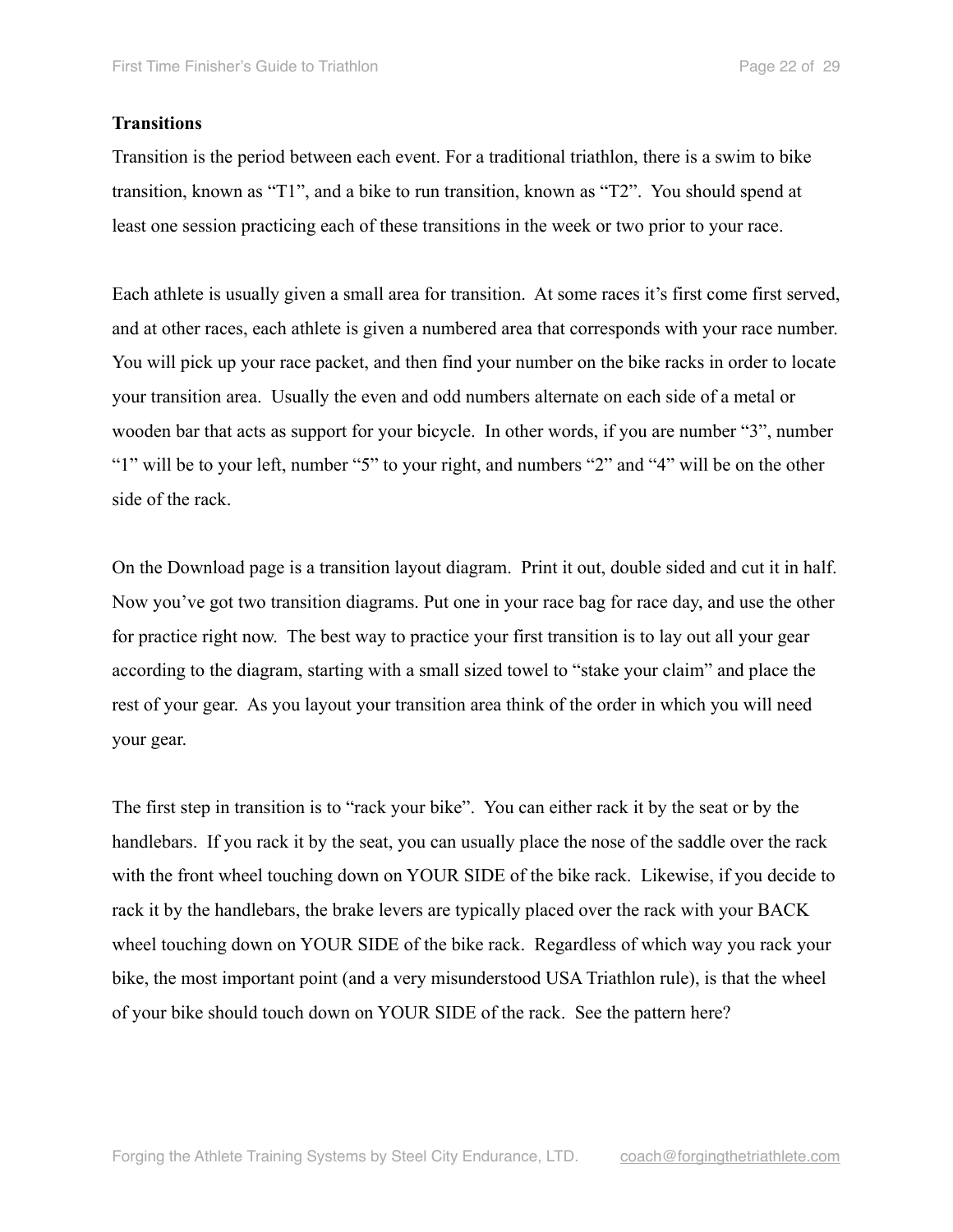Some race directors will specify in the pre-race meeting that all bikes should be racked by the seat. But note that you can place your bike in the rack hanging by the seat and the front wheel could be touching down either away from you or towards you. The correct placement is the wheel touching down towards you. If this all sounds confusing just look at the diagram and photos. If it's still confusing you may just have to wait for your first race.

Next in transition area will be the items you need to transition from the swim to the bike. You will need to do the following:

- Exit the water and find your transition area
- Take off your wetsuit if wearing one
- Put on your bike shoes (will you wash your feet off? Will you wear socks?)
- Put on your bike helmet and fasten it.
- Put on your sunglasses.
- Run/walk with your bike to the mounting area.
- Get on your bike and go!

Your bike should be stocked with one or two full water bottles, and if you will be using any sports gels or bars on the bike leg, they need to be in a place where you won't forget them. (like placed inside your bike shoes).

Some people will also do a wardrobe change in T1. If you are wearing just a swimsuit for the swim, you will need to put on biking shorts and a shirt or cycling jersey. If you have invested in a "tri suit", you can wear the same suit for all three events, saving time during T1.

When you finish the bike leg, you will (usually) arrive back in the same transition area for "T2". For T2, you will need to do the following:

- Dismount your bike at the dismount line
- Walk/run your bike back to your transition area
- Re-rack your bike without knocking any one else's bike over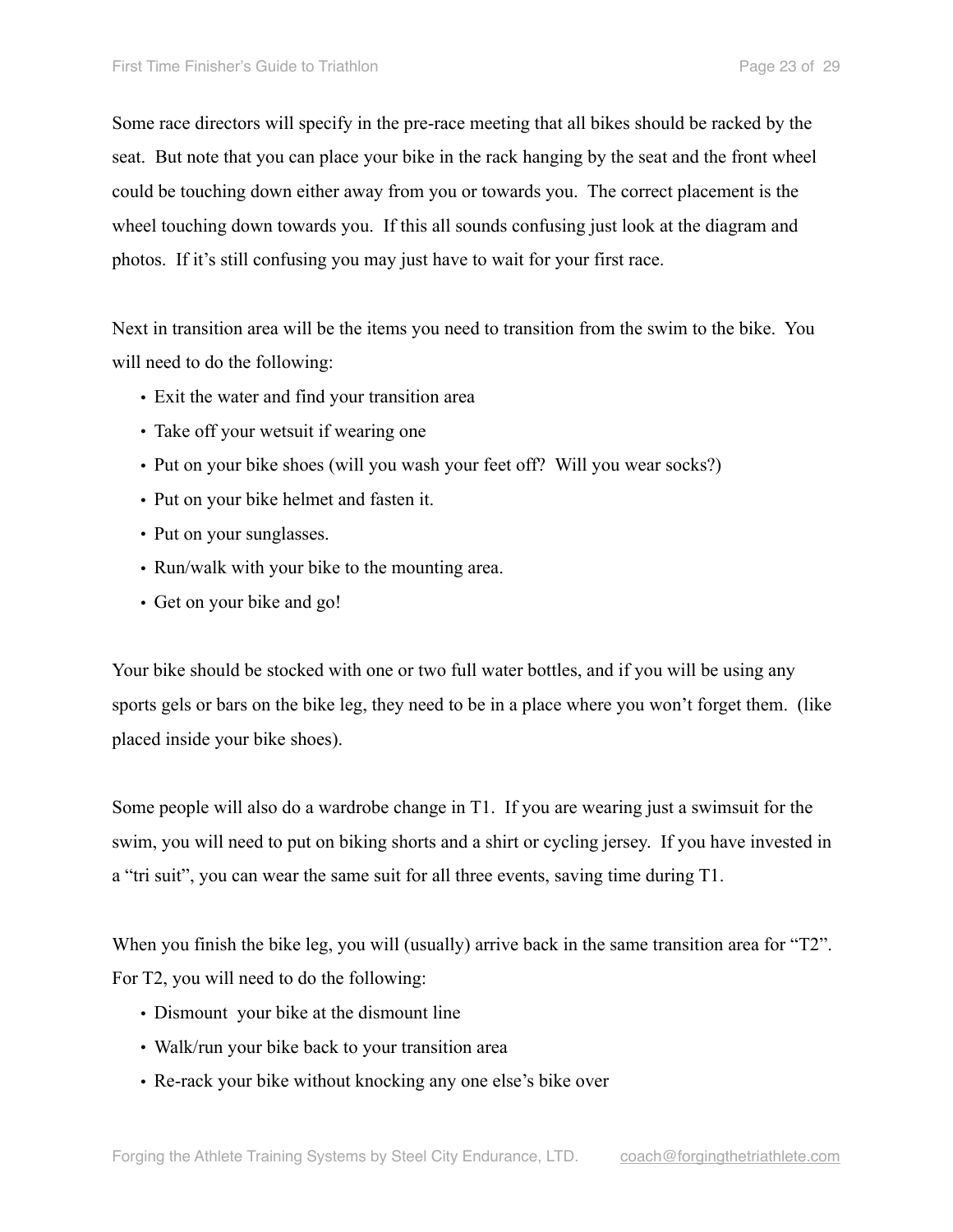- Change from biking shoes to running shoes
- Take off your bike helmet
- Be sure you have your race number on (pinned to your shirt or on a race belt)
- Go run!

Note a few important rules here, first, you must ALWAYS have your helmet on and buckled while riding the bike anywhere at the race venue. If you are caught riding your bike, even from your car to transition without your helmet on, you can be disqualified from the race (but usually you will just get a warning). Secondly, you are not allowed to ride your bike in the transition area. There will be a mount and a dismount line for the bike leg, which means you must practice running with your bike, steering either by the bars or by the seat.

So now that you know the steps, you've seen the diagram, gathered your things and laid them all out, the next step is to practice. The easiest way to do this is to practice T1 during one training session about 3 weeks before race day. Then practice T2 the following week about 2 weeks before race day. In the week before the race, get all of your gear together and practice both transitions, going for a short 10 minute bike ride followed by a 5 minute run. Repeat this transition from start to finish 3-4 times for a nice workout during which you can get your transition area techniques completely wired.

You may be wondering if you should practice the swim to bike transition by doing an actual swim. If you have the ability to do this at an outdoor pool or body of water, this is ideal. If it is impractical for you to do an actual swim, just get dressed in your swim suit, tri suit or wetsuit, and get soaked in your shower or your garden sprinkler.

After you're wet, start about 50 feet from your transition area set up. Do about 5-10 pushups to get your body working in that horizontal position. Then standup, jog towards your transition area and start your routine. Although you don't get in the swim, you still get the experience of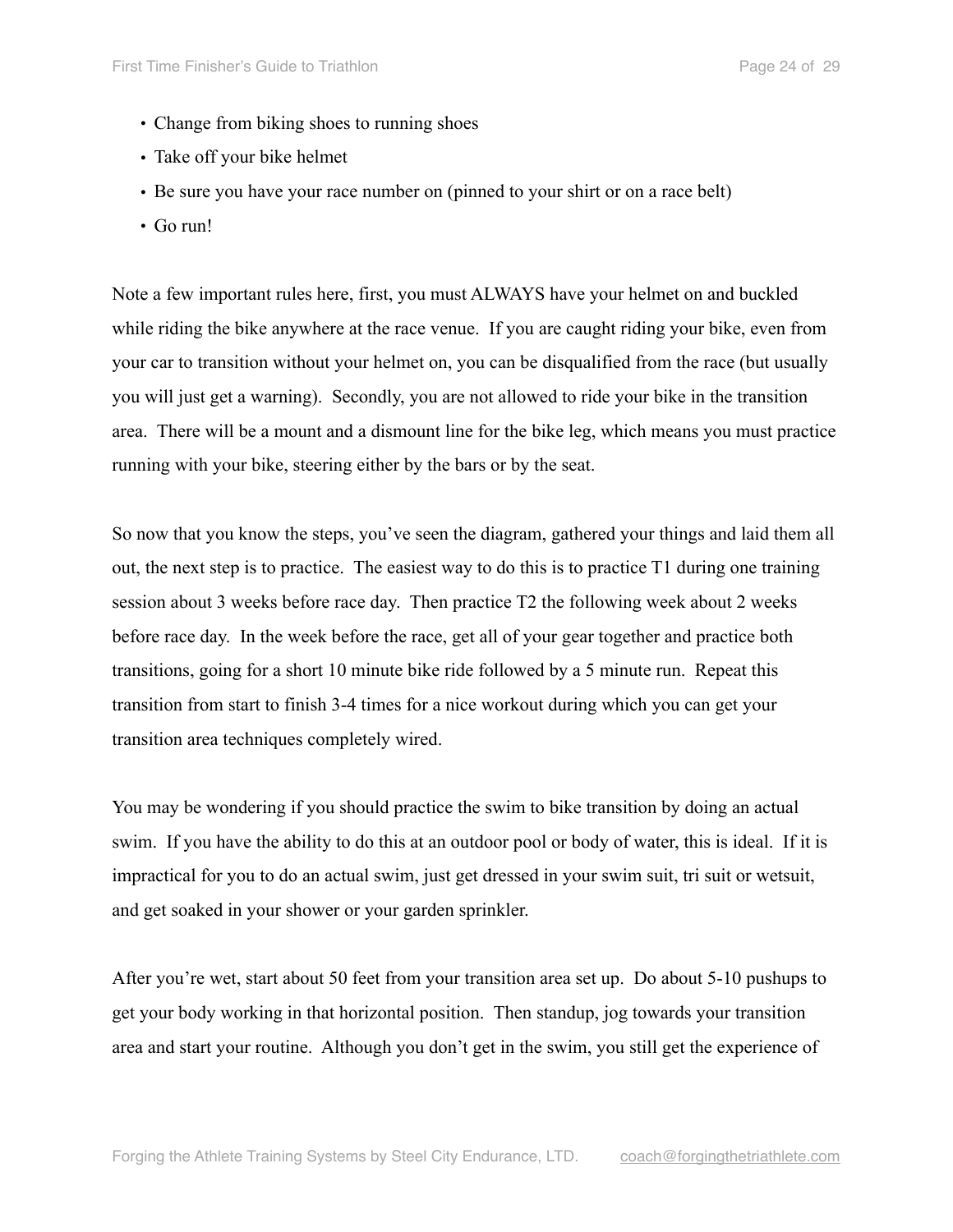transitioning from horizontal to vertical as well as changing out of soaking wet clothing or suit and getting into your bike gear.

### *Visualization is daydreaming with a purpose. Bo Bennett*

If reading about transitions sounds stressful to you, all the more reason to try it before the race. Visualization and Mental rehearsal is invaluable. The idea is to reduce the amount of stress on race morning by practicing as much as possible and eliminating the unknown. You will still have a lot of excitement on race day morning. Do your best to channel this energy into a positive experience. Your main priorities for your first triathlon should be to have a good time, learn as much as possible and simply finish the race. It doesn't matter where you finish, because you can only control your own training and preparation.

Triathlon coaches have a saying that goes like this: "DFL is better than DNF is better than DNS". Translation: "Dead Friggin' Last is better than Did Not Finish is better than Did Not Start." If you show up for the race and participate, you are doing better than over 99% of the population who never even considered training for a triathlon. The most important part about all of this practice and training, however, is to have fun.

Good luck in your first triathlon, and give me feedback along the way! Either send me an email at [coach@forgingthetriathlete.com](mailto:coach@forgingthetriathlete.com) or leave comments on the website.

You get whatever accomplishment you are willing to declare.

#### Georgia O'Keeffe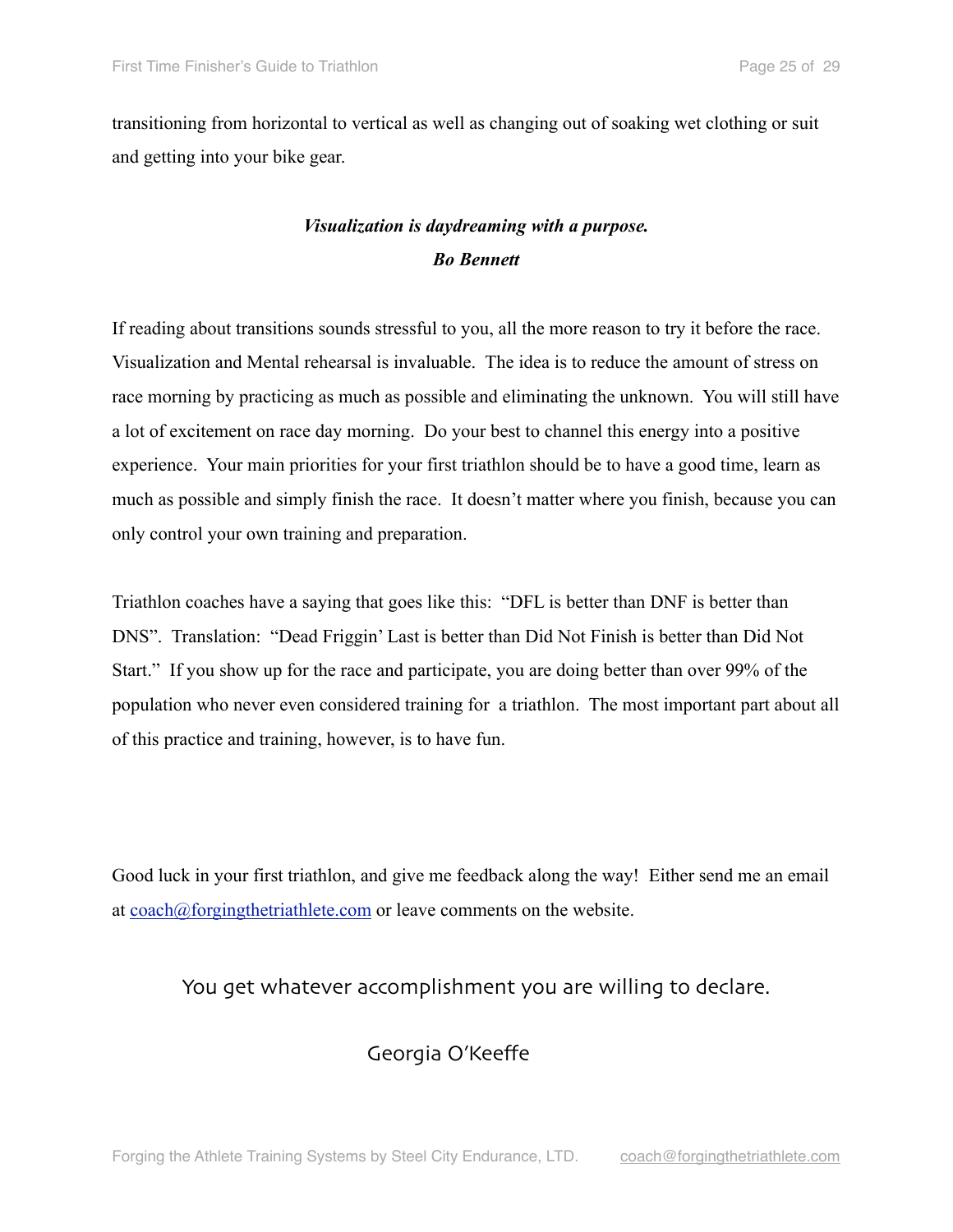

### Coach Suzanne; San Franscisco Bay & Golden Gate Bridge, CA

This photo was taken the day before the Escape from Alcatraz Triathlon, after several months of training, positive mental visualization and working with my personal triathlon coach. See that smile on my face? That can be yours too, Just follow this plan!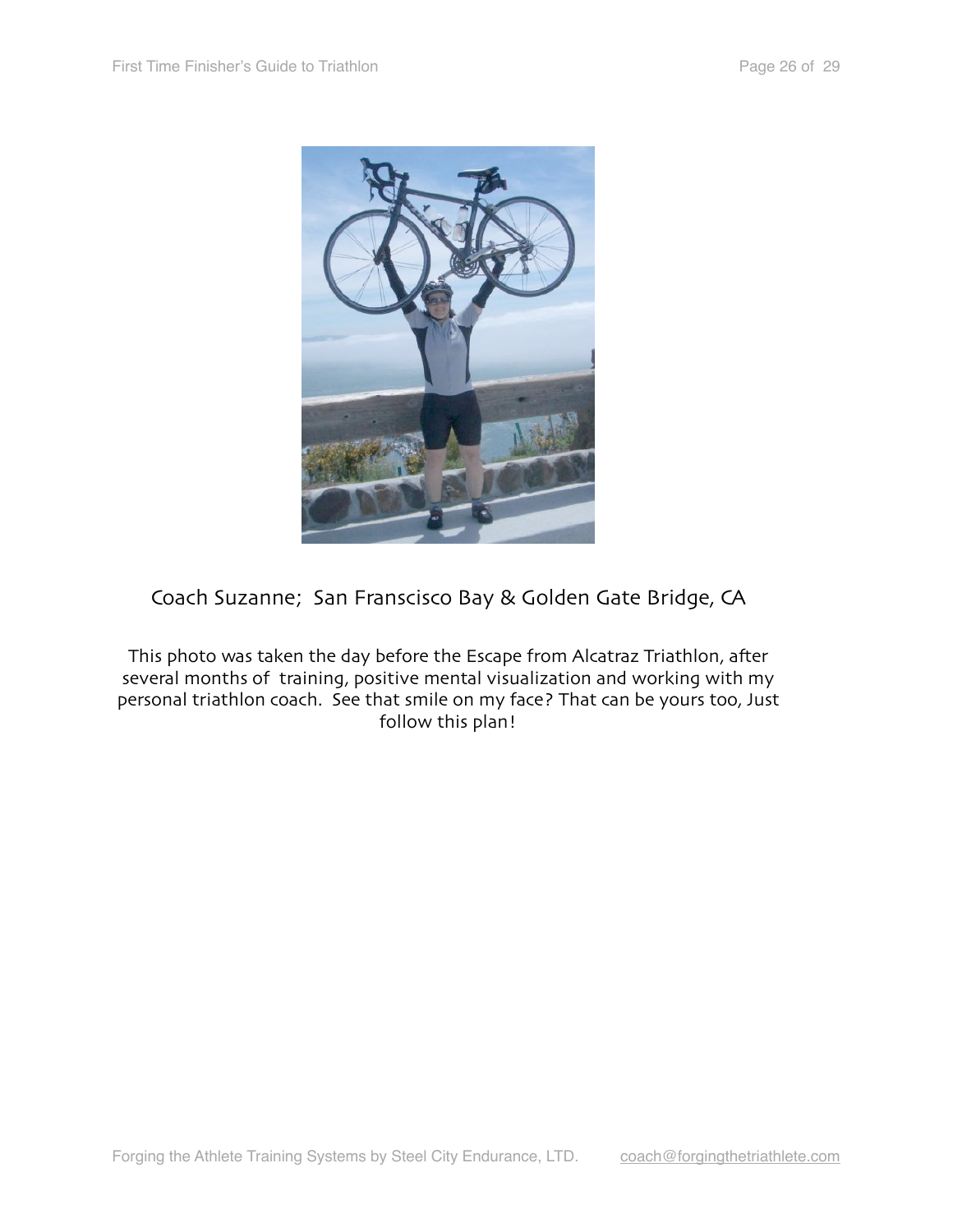## 12 Week Sprint Basic Triathlon Training Plan

Please note that this is a basic plan designed to build endurance in the novice triathlete in their 1st or 2nd year of the sport. Workout durations are based on projected "First Time Finisher" times. If you are able to complete this plan while remaining injury free, you should be successful in completing your first triathlon.

|                             | <b>Mon</b>     | <b>Tues</b>           | <b>Wed</b>                                   | <b>Thu</b>                    | Fri                            | <b>Sat</b>                                  | <b>Sun</b>                    |
|-----------------------------|----------------|-----------------------|----------------------------------------------|-------------------------------|--------------------------------|---------------------------------------------|-------------------------------|
| Week 1<br>2h 30m            | <b>OFF</b>     | <b>Swim</b><br>400 yd | <b>Bike</b><br><b>30m</b>                    | <b>Run</b><br>20m             | <b>Swim</b><br>500 yd          | <b>Bike</b><br><b>50m</b>                   | <b>Run</b><br>25m             |
| Week 2<br>2h 50m            | <b>OFF</b>     | <b>Swim</b><br>500 yd | <b>Bike</b><br><b>40m</b>                    | <b>Run</b><br>20 <sub>m</sub> | <b>Swim</b><br>600 yd          | <b>Bike</b><br><b>55m</b>                   | <b>Run</b><br><b>30m</b>      |
| Week 3<br>3h 05m            | <b>OFF</b>     | <b>Swim</b><br>600 yd | <b>Bike</b><br><b>45m</b>                    | <b>Run</b><br>25m             | <b>Swim</b><br>700 yd          | <b>Bike</b><br><b>60m</b>                   | <b>Run</b><br><b>35m</b>      |
| Week 4<br>2h 10m            | <b>OFF</b>     | <b>Swim</b><br>400 yd | <b>Bike</b><br><b>30m</b>                    | <b>Run</b><br><b>15m</b>      | <b>Swim</b><br>500 yd          | <b>Bike</b><br><b>45m</b>                   | <b>Run</b><br>20 <sub>m</sub> |
| Week 5<br>3h 10m            | <b>OFF</b>     | <b>Swim</b><br>600 yd | <b>Bike</b><br><b>50m</b>                    | <b>Run</b><br>20m             | <b>Swim</b><br>800 yd          | <b>Bike</b><br><b>70m</b>                   | <b>Run</b><br><b>40m</b>      |
| Week 6<br>3h 45m            | <b>OFF</b>     | <b>Swim</b><br>700 yd | <b>Bike</b><br><b>60m</b>                    | <b>Run</b><br>25m             | <b>Swim</b><br>900 yd          | <b>Bike</b><br><b>80m</b>                   | <b>Run</b><br>45m             |
| Week 7<br>4h 05m            | <b>OFF</b>     | <b>Swim</b><br>800 yd | <b>Brick</b><br><b>B</b> 70m<br><b>R</b> 10m | <b>Run</b><br><b>30m</b>      | <b>Swim</b><br>1000 yd         | <b>Bike</b><br><b>90m</b>                   | <b>Run</b><br><b>50m</b>      |
| Week 8<br>2h 25m            | <b>OFF</b>     | <b>Swim</b><br>600 yd | <b>Brick</b><br><b>B</b> 30m<br><b>R</b> 10m | <b>Run</b><br>20 <sub>m</sub> | <b>Swim</b><br>600 yd          | <b>Bike</b><br><b>50m</b>                   | <b>Run</b><br>25m             |
| Week 9<br>4h 15m            | <b>OFF</b>     | <b>Swim</b><br>800 yd | <b>Brick</b><br><b>B</b> 60m<br><b>R</b> 10m | <b>Run</b><br><b>30m</b>      | <b>Swim</b><br>1100 yd         | <b>Bike</b><br><b>100m</b>                  | <b>Run</b><br>55m             |
| <b>Week</b><br>10<br>4h 25m | T1             | <b>Swim</b><br>900 yd | <b>Brick</b><br><b>B</b> 70m<br><b>R</b> 35m | <b>OFF</b>                    | <b>Swim</b><br>1200 yd         | <b>Bike</b><br><b>120m</b>                  | <b>Run</b><br><b>60m</b>      |
| Week 11<br>5h 10m           | T <sub>2</sub> | <b>Swim</b><br>750 yd | <b>Brick</b><br><b>B</b> 65m<br><b>R</b> 30m | <b>OFF</b>                    | <b>Swim</b><br>900 yd          | <b>Bike</b><br><b>90m</b>                   | <b>Run</b><br>45m             |
| <b>Week</b><br>12<br>2h 55m | T1 & T2        | <b>Swim</b><br>500 yd | <b>Brick</b><br><b>B</b> 35m<br><b>R25m</b>  | <b>OFF</b>                    | <b>S 250yd</b><br><b>B</b> 30m | <b>R</b> 10m<br><b>Gear</b><br><b>Check</b> | <b>RACE!</b>                  |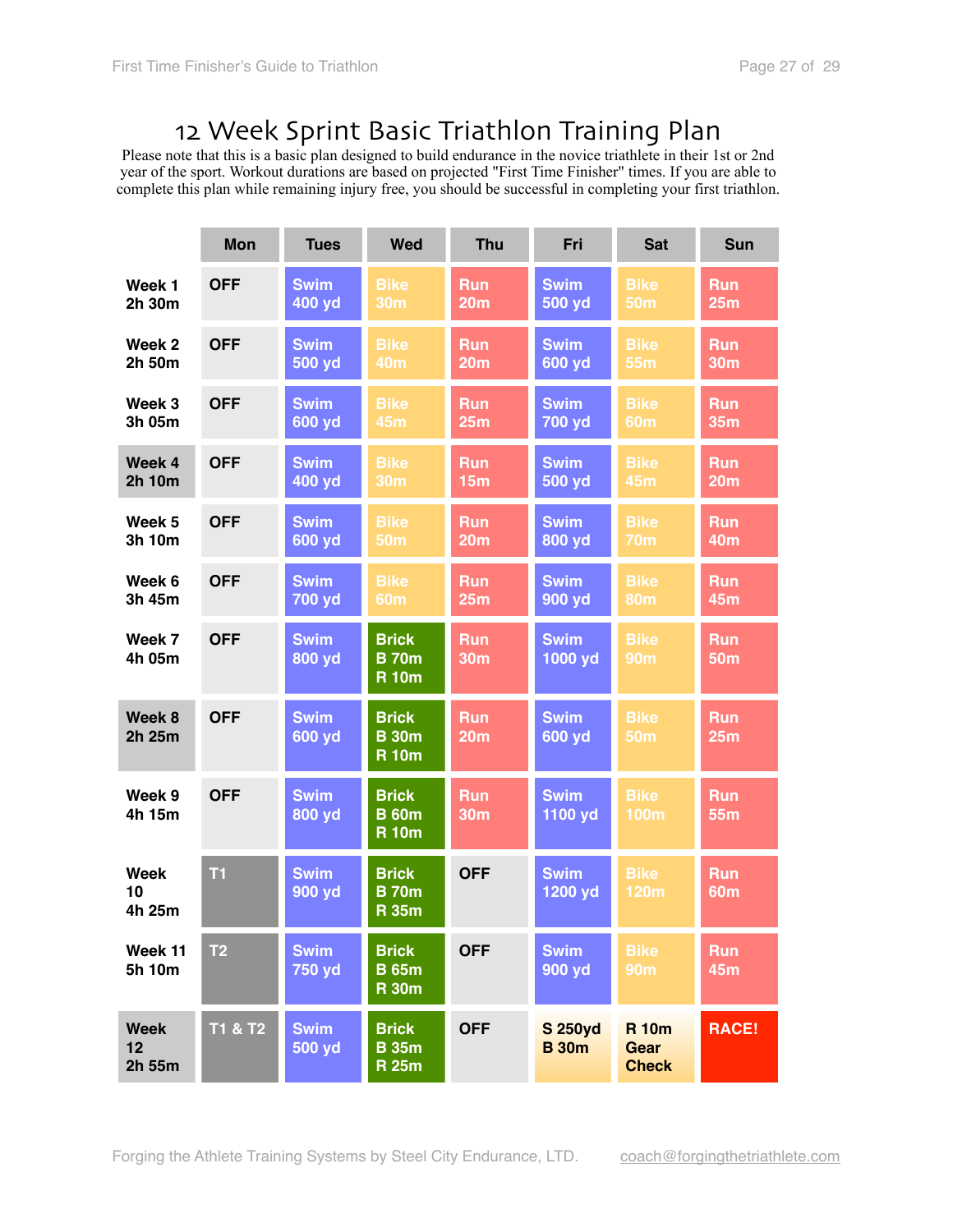#### **ATHLETE WAIVER AND RELEASE FROM LIABILITY**

IN CONSIDERATION of being given the opportunity to participate in the **Steel City Endurance, Ltd.** training and racing program (**"Program"**), I, for myself, my personal representatives, assigns, heirs, and next of kin:

A. ACKNOWLEDGE, AGREE AND REPRESENT that I am fully aware that participating in any exercise program can be a potentially dangerous, hazardous activity, and I am specifically aware that the Program involves risks and dangers of serious bodily injury, including permanent disability, paralysis and death ("Risks"). I also fully understand that these Risks may be caused by my own actions, or inactions, the actions or inactions of others, the negligence of any Releasee named below, and that there may be other risks and social and economic losses either not known to me or not readily foreseeable at this time. I FULLY ACCEPT AND ASSUME ALL SUCH RISKS AND ALL RESPONSIBILITY FOR LOSSES, COSTS, AND DAMAGES I INCUR AS A RESULT OF MY PARTICIPATION IN THE PROGRAM.

B. HEREBY RELEASE, discharge, and covenant not to sue Suzanne Atkinson, M.D., and **Steel City Endurance, Ltd.**, its instructors, members, directors, agents, officers, volunteers and employees, any sponsors, advertisers and, if applicable, any owners and lessors of premises on which any portion of the Program takes place (each considered a "Releasee" herein), from all liability, claims, demands, losses or damages on my account caused or alleged to be caused in whole or in part by the negligence of the Releasee or otherwise; and I further agree that if, despite this release and waiver of liability, assumption of the risk, and indemnity agreement, I, or anyone on my behalf, makes a claim against any Releasee, I WILL INDEMNIFY, SAVE AND HOLD HARMLESS such Releasee from any litigation expenses, attorney fees, loss, liability, damage or costs which any may incur as a result of such claim, to the fullest extent permitted by law.

C. UNDERSTAND that **Steel City Endurance, Ltd.** and Suzanne Atkinson, M.D. do not offer medical advice, establish a doctor-patient relationship or keep any permanent medical records about me. All medical questions that I may have while participating in the Program must be directed toward my personal physician.

I HAVE READ THIS AGREEMENT, FULLY UNDERSTAND ITS TERMS, UNDERSTAND THAT I HAVE GIVEN UP SUBSTANTIAL RIGHTS BY SIGNING IT AND HAVE SIGNED IT FREELY AND WITHOUT ANY INDUCEMENT OR ASSURANCE OF ANY NATURE AND INTEND IT TO BE A COMPLETE AND UNCONDITIONAL RELEASE OF ALL LIABILITY TO THE GREATEST EXTENT ALLOWED BY LAW AND AGREE THAT IF ANY PORTION OF THIS AGREEMENT IS HELD TO BE INVALID, THE BALANCE, NOTWITHSTANDING, SHALL CONTINUE IN FULL FORCE AND EFFECT.

 $\mathcal{L} = \{ \mathcal{L} \}$ **Signature of Participant**

 $\mathcal{L} = \{ \mathcal{L} \}$ **Printed Name of Participant** 

Date:

**Parental Consent (if participant is under the age of 18) - Continued below**